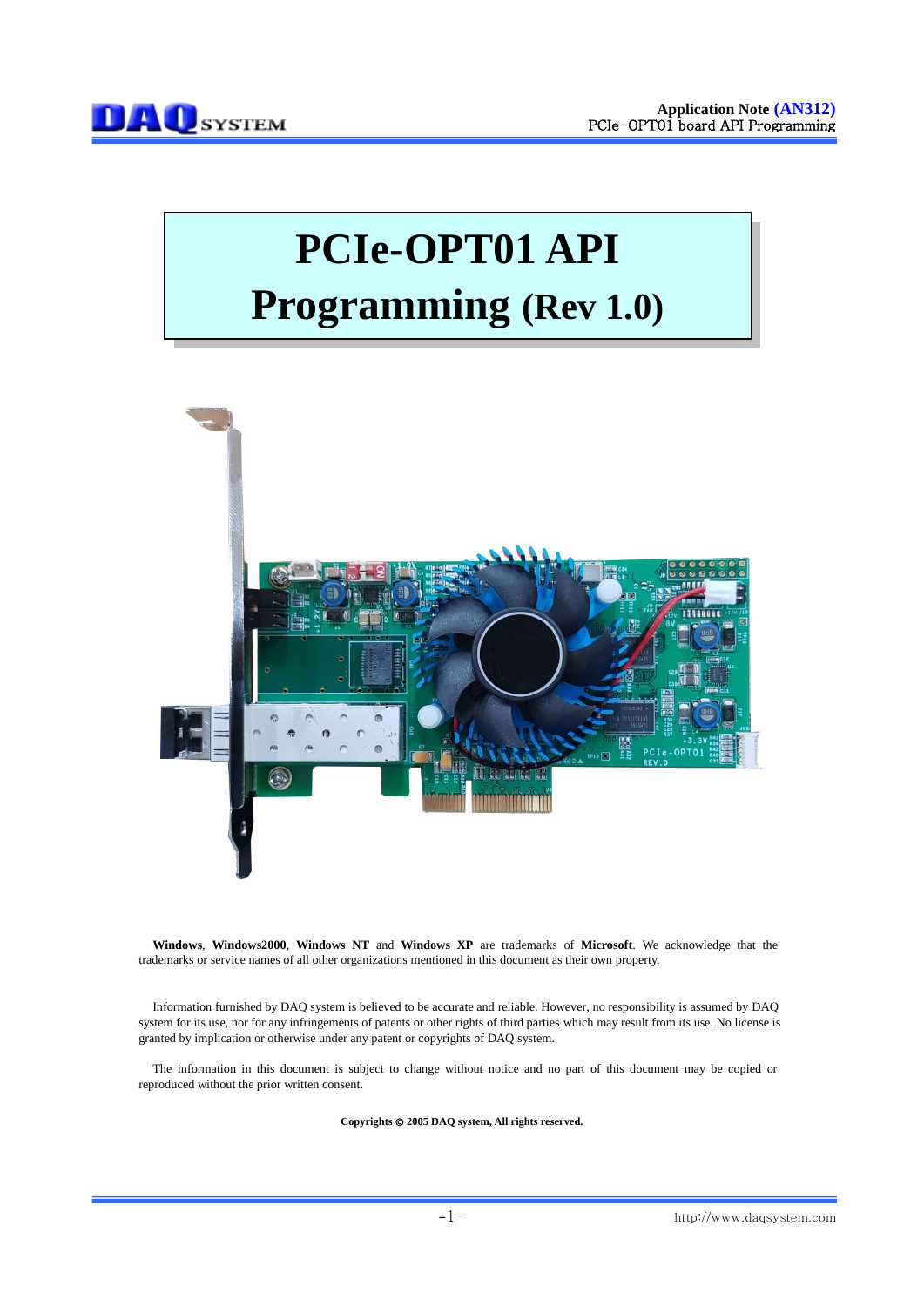

# **Board Level APIs**

#### *Overview*

| <b>OpenDAQDevice (void)</b>    |
|--------------------------------|
| <b>ResetBoard (int nBoard)</b> |
| <b>CloseDAQDevice (void)</b>   |
| GetBoardNum (void)             |
| <b>GetDIIVersion (void)</b>    |
|                                |

## **OpenDAQDevice**

디바이스를 Open한다. 프로그램에서 초기에 반드시 한번 함수를 호출하여 디바이스를 Open 하여야 한다.

#### **int OpenDAQDevice (void)**

### **Parameters**: 없음.

#### **Return Value**:

함수 호출에 성공한 경우, 설치된 보드의 개수를 리턴한다. (멀티 보드인 경우 최대 4까지 가능) 함수 호출에 실패한 경우, "-1"을 리턴한다. 이것의 의미는 시스템에 장치가 없다는 의미이다.

# **ResetBoard**

현재 시스템(PC)에 장착된 디바이스를 초기화 한다.

#### **BOOL ResetBoard (int nBoard)**

#### **Parameters**:

nBoard : 현재 시스템에 장착되어 있는 보드 번호를 알려준다. (0~3) 보드 번호는 보드의 DIP 스위치를 이용하여 설정한다.

#### **Return Value**:

함수 호출에 성공일 경우 "TRUE"을 리턴함. 함수 호출에 실패한 경우, 어떤 API 함수도 호출할 수 없고 CloseDAQDevice()를 부른다.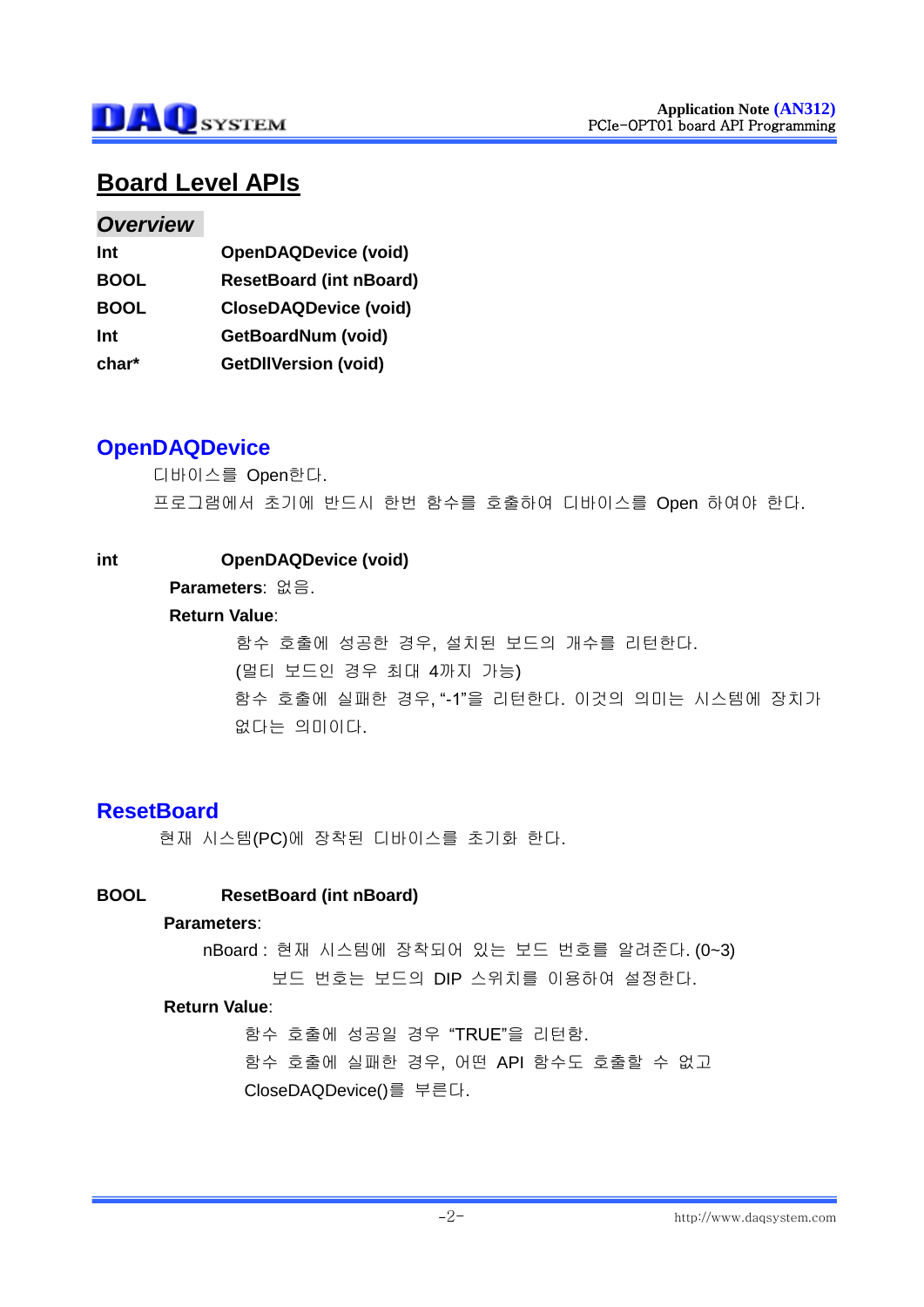# **CloseDAQDevice**

Open된 디바이스를 Close한다. 장치의 사용이 끝나게 되면, 반드시 장치를 Close하여 다른 프로그램에서 사용할 수 있도록 한다.

### **BOOL CloseDAQDevice (void)**

**Parameters**: 없음.

**Return Value**:

디바이스 Open에 성공할 경우 TRUE를 실패할 경우 FALSE를 리턴한다.

# **GetBoardNum**

시스템에서 설치된 보드 개수를 알려준다. 보드 하나가 설치된 경우 "1"로 나타나고 최대 4개 까지 연결 가능함으로 "4" 가 최대 값이다.

### **int GetBoardNum (void)**

**Parameters**: 없음.

#### **Return Value**:

설치된 보드의 개수를 리턴한다.

# **GetDllVersion**

DLL 버젼을 알려준다.

**Char\* GetDllVersion (void) Parameters**: 없음. **Return Value**: 설치되어 있는 DLL의 날짜가 넘어 온다.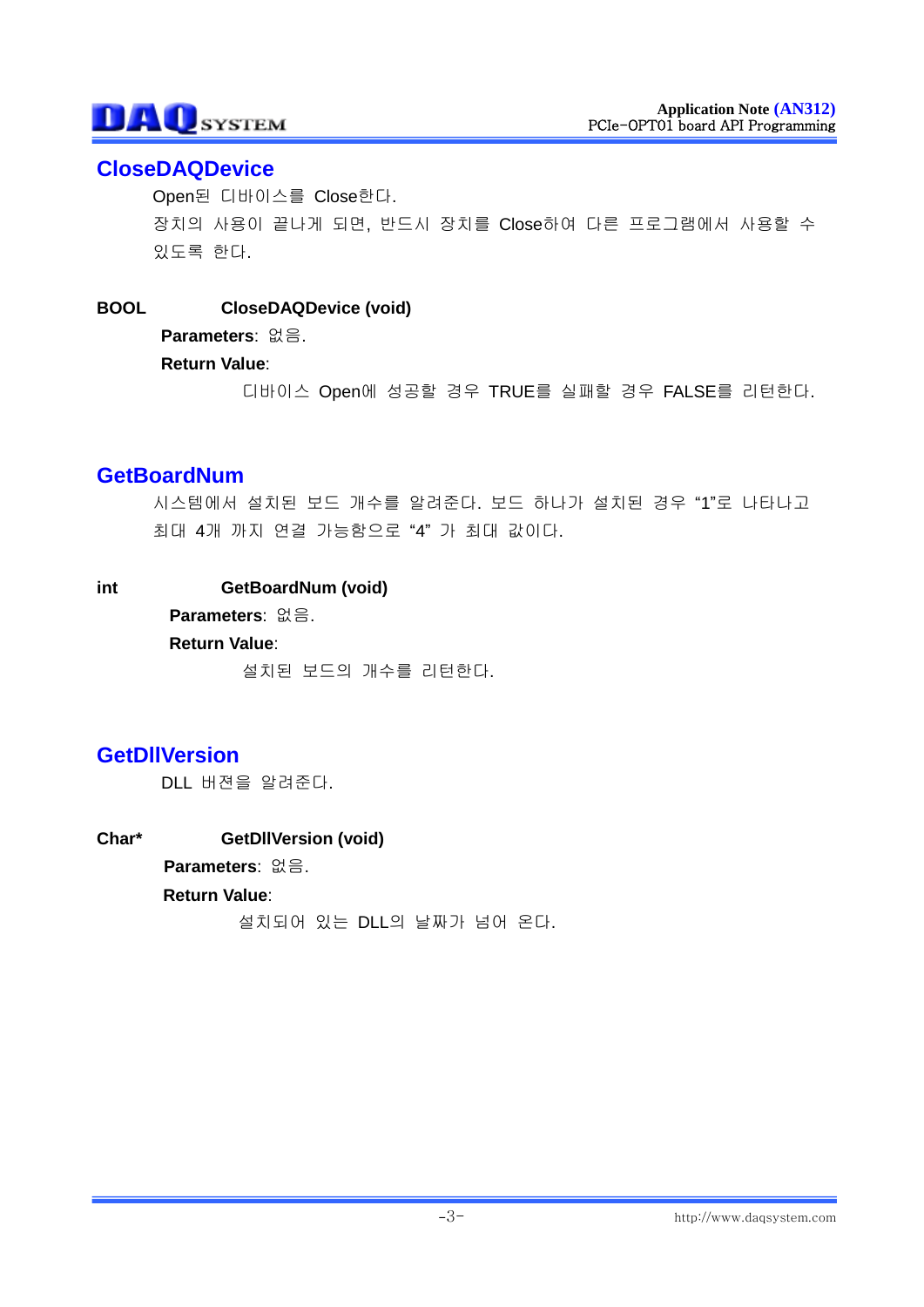

# **LVDS API Functions**

| <b>Overview</b> |                                                                         |
|-----------------|-------------------------------------------------------------------------|
| <b>BOOL</b>     | PCI_LVDS_Init (int nBoard, int nCh)                                     |
| <b>BOOL</b>     | PCI_LVDS_Start (int nBoard, int nCh)                                    |
| <b>BOOL</b>     | PCI_LVDS_GetFrame (int nBoard, int nCh, DWORD* nCnt,                    |
|                 | unsigned char* buf)                                                     |
| <b>BOOL</b>     | PCI_LVDS_Close (int nBoard, int nCh)                                    |
| <b>BOOL</b>     | PCI_LVDS_GetResolutuion (int nBoard, int nCh, DWORD *xRes,              |
|                 | DWORD *yRes)                                                            |
| <b>BOOL</b>     | PCI_LVDS_Stop (int nBoard, int nCh)                                     |
| <b>BOOL</b>     | PCI_LVDS_SetDataMode (int nBoard, int nCh, int nMode)                   |
| <b>BOOL</b>     | PCI_LVDS_GetVersion (int nBoard, int nCh, int *nFpgaVer, int *nFirmVer) |
| <b>BOOL</b>     | PCI_LVDS_SelectInput (int nBoard, int nCh, int nInput)                  |
| <b>BOOL</b>     | PCI_LVDS_SelectCable (int nBoard, int nCh, int nCablet)                 |
| <b>BOOL</b>     | PCI_LVDS_BufferFlush (int nBoard, int nCh)                              |
| <b>BOOL</b>     | PCI_LVDS_GetMipiID (int nBoard, int nCh, DWORD *dwID)                   |
| <b>BOOL</b>     | PCI_LVDS_CheckSum(int nBoard, int nCh, BOOL bOn);                       |
| <b>BOOL</b>     | PCI_LVDS_CheckSum (int nBoard, int nCh, BOOL bOn)                       |
| <b>BOOL</b>     | PCI_LVDS_DdrUse (int nBoard, int nCh, BOOL bUse)                        |
| <b>BOOL</b>     | PCI_LVDS_DdrReset(int nBoard, int nOption)                              |
| <b>BOOL</b>     | PCI_LVDS_GetDmaBufferSize(DWORD *pdwBytes)                              |
| <b>BOOL</b>     | PCI LVDS SetDmaBufferSize(DWORD dwBytes)                                |

# **PCI\_LVDS\_Init**

LVDS sub-system의 자원, 예를 들어 Interrupt와 LVDS control register을 초기화한다.

### **BOOL PCI\_LVDS\_Init (int nBoard, int nCh)**

#### **Parameters**:

nBoard : 현재 시스템에 장착되어 있는 보드 번호를 알려준다.

보드 번호는 보드의 DIP 스위치를 이용하여 설정한다.

nCh : 광 채널을 선택한다. 0 : 0번 채널, 1: 1번 채널

#### **Return Value**: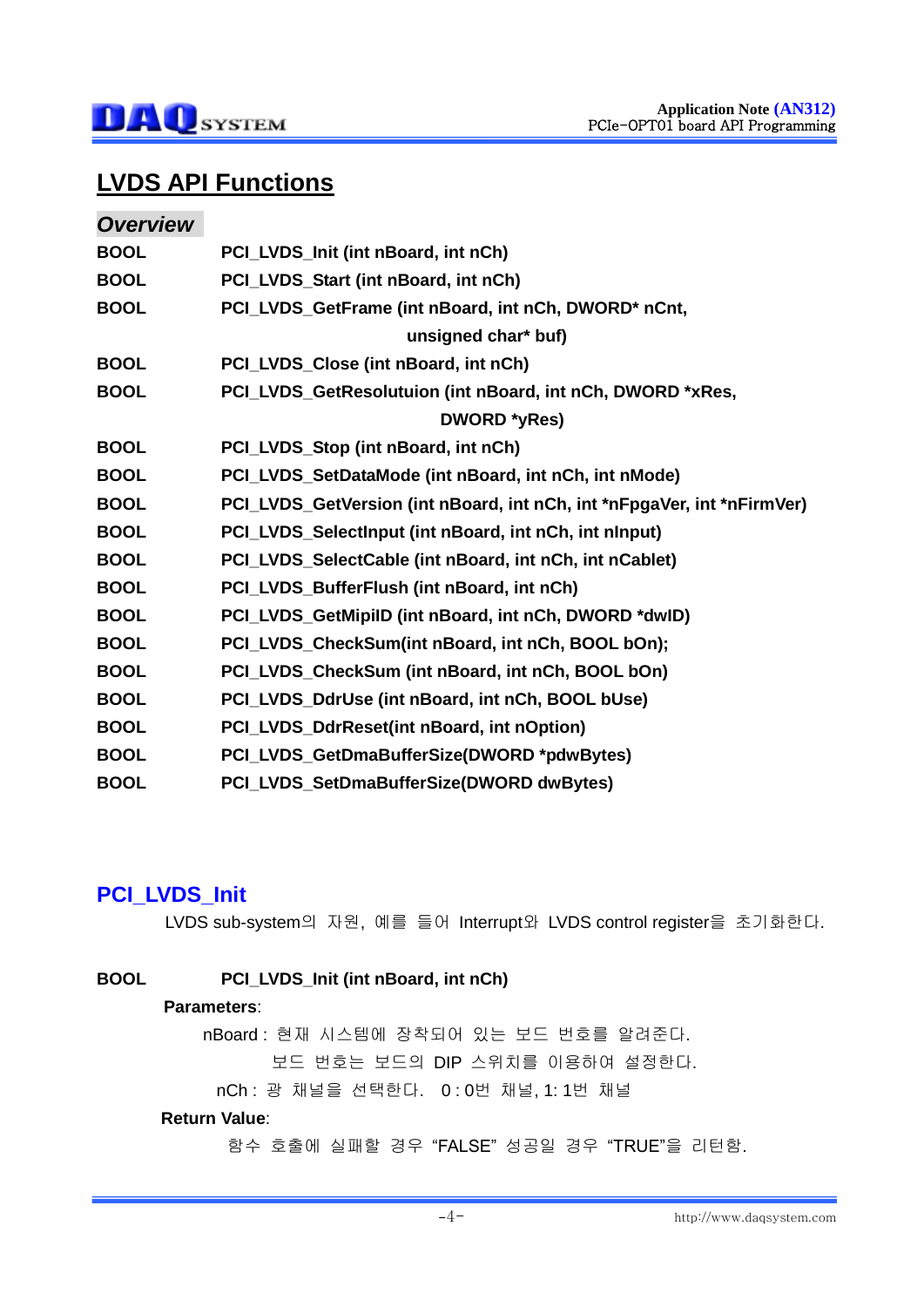# **PCI\_LVDS\_Start**

프레임 데이터 수집을 시작한다. 이 함수를 호출한 후에 PCI LVDS GetFrame 함수를 호출하여 데이터가 완성이 되었는가를 확인할 수 있다.

#### **BOOL PCI\_LVDS\_Start (int nBoard, int nCh)**

#### **Parameters**:

nBoard : 현재 시스템에 장착되어 있는 보드 번호를 알려준다. 보드 번호는 보드의 DIP 스위치를 이용하여 설정한다.

nCh : 광 채널을 선택한다. 0 : 0번 채널, 1: 1번 채널

#### **Return Value**:

함수 호출에 실패할 경우 "FALSE" 성공일 경우 "TRUE"을 리턴함.

# **PCI\_LVDS\_GetFrame**

프레임 데이터가 완성이 되었는가를 검사하고 완성이 되었으면 프레임 데이터를 가져온다. 이때 데이터를 받아올 버퍼 크기를 반드시 알려주어야 한다.

## **BOOL PCI\_LVDS\_GetFrame (int nBoard, int nCh, DWORD\* nCnt, unsigned char\* buf)**

#### **Parameters**:

nBoard : 현재 시스템에 장착되어 있는 보드 번호를 알려준다.

보드 번호는 보드의 DIP 스위치를 이용하여 설정한다.

nCh : 광 채널을 선택한다. 0 : 0번 채널, 1: 1번 채널

nCnt : 프레임 데이터를 받아 올 버퍼의 크기가 저장 되어있는 변수의 번지이다. 함수를 호출할 때 버퍼크기를 지정하고 호출한 후에는 변수 값을 읽어서 실제로 읽어 온 개수를 확인한다. 데이터 크기는 바이트 단위이다.

buf : 프레임 버퍼 포인터.

#### **Return Value**:

함수 호출에 실패할 경우 "FALSE" 성공일 경우 "TRUE"을 리턴함.

호출이 성공하면 nCnt 값을 확인하여 원하는 크기 만큼 읽어 졌는가를 확인 한다.

㈜ 프레임 데이터가 완성이 되지 않았으면 바로 FALSE를 리턴하고 nCnt 값을 0으로 해서 리턴이 일어난다.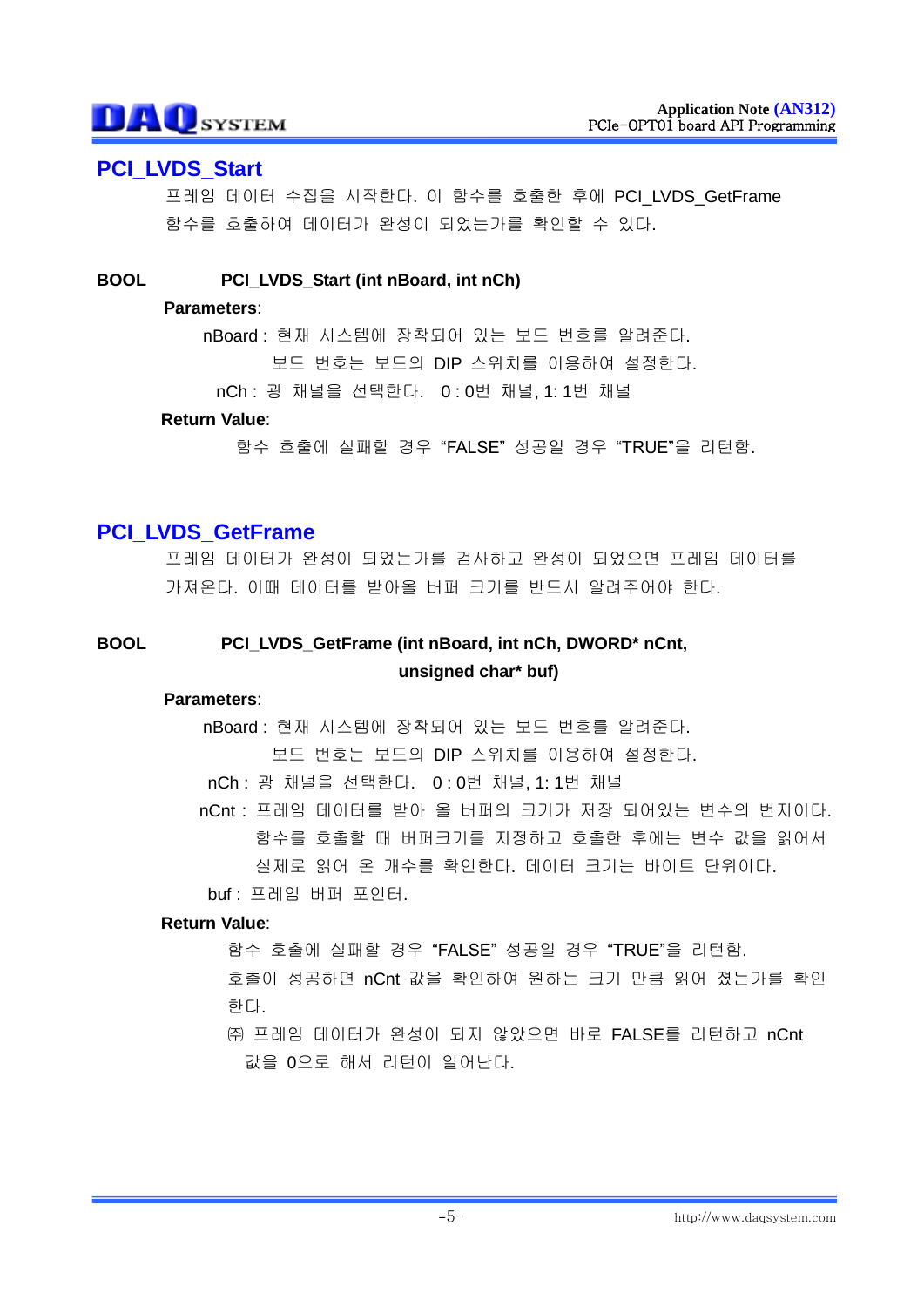# **PCI\_LVDS\_Close**

LVDS 함수에서 사용된 모든 자원을 되돌려준다. 어플리케이션 프로그램은 프로그램 종료 시 이 함수를 부른다.

### **BOOL PCI\_LVDS\_Close (int nBoard, int nCh)**

#### **Parameters**:

nBoard : 현재 시스템에 장착되어 있는 보드 번호를 알려준다. 보드 번호는 보드의 DIP 스위치를 이용하여 설정한다.

nCh : 광 채널을 선택한다. 0 : 0번 채널, 1: 1번 채널

#### **Return Value**:

함수 호출에 실패할 경우 "FALSE" 성공일 경우 "TRUE"을 리턴함.

# **PCI\_LVDS\_GetResolution**

Video 입력의 해상도를 가져온다.

## **BOOL PCI\_LVDS\_GetResolutuion (int nBoard, int nCh, DWORD \*xRes, DWORD \*yRes)**

#### **Parameters**:

nBoard : 현재 시스템에 장착되어 있는 보드 번호를 알려준다. 보드 번호는 보드의 DIP 스위치를 이용하여 설정한다. nCh : 광 채널을 선택한다. 0 : 0번 채널, 1: 1번 채널 \*xRes : 수평해상도 값 즉, Frame의 Width를 가져온다. \*yRes : 수직해상도 값 즉, Frame의 Height를 가져온다.

#### **Return Value**: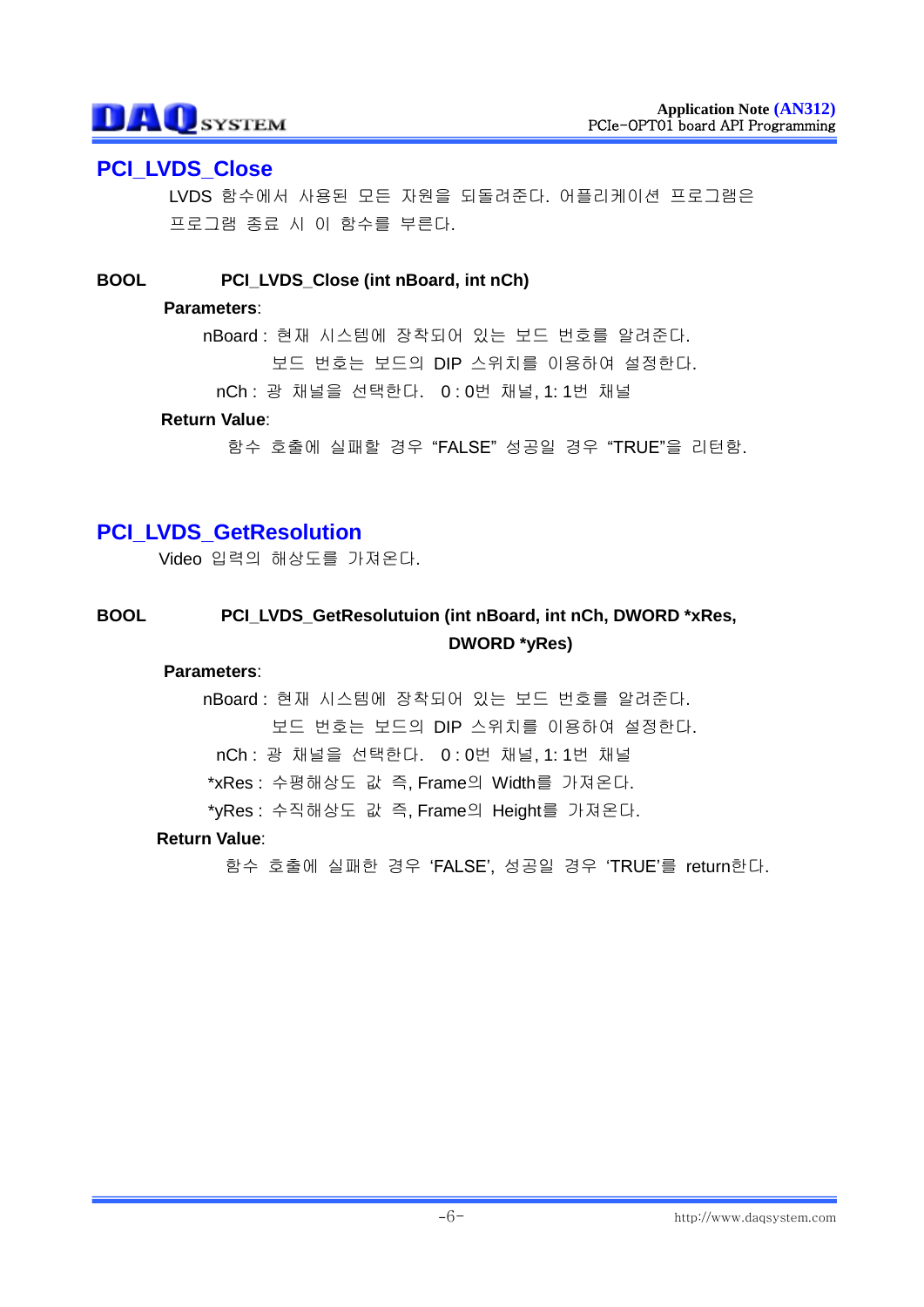# **PCI\_LVDS\_Stop**

프레임 데이터 Capture를 중지한다.

### **BOOL PCI\_LVDS\_Stop (int nBoard, int nCh)**

#### **Parameters**:

nBoard : 현재 시스템에 장착되어 있는 보드 번호를 알려준다.

보드 번호는 보드의 DIP 스위치를 이용하여 설정한다.

nCh : 광 채널을 선택한다. 0 : 0번 채널, 1: 1번 채널

### **Return Value** :

함수 호출에 실패한 경우 "FALSE", 성공일 경우 "TRUE"를 return한다.

# **PCI\_LVDS\_SetDataMode**

프레임(이미지) 데이터 모드를 선택한다.

### **BOOL PCI\_LVDS\_SetDataMode (int nBoard, int nCh, int nMode)**

#### **Parameters**:

nBoard : 현재 시스템에 장착되어 있는 보드 번호를 알려준다. 보드 번호는 보드의 DIP 스위치를 이용하여 설정한다. nCh : 광 채널을 선택한다. 0 : 0번 채널, 1: 1번 채널 nMode : "0" 이면 8bit Mode이고, "1" 이면 16bit Mode "2" 이면 24bit Mode이고, "3" 이면 32bit Mode이고 "4" 이면 16Bit YUV Mode이다.

#### **Return Value** :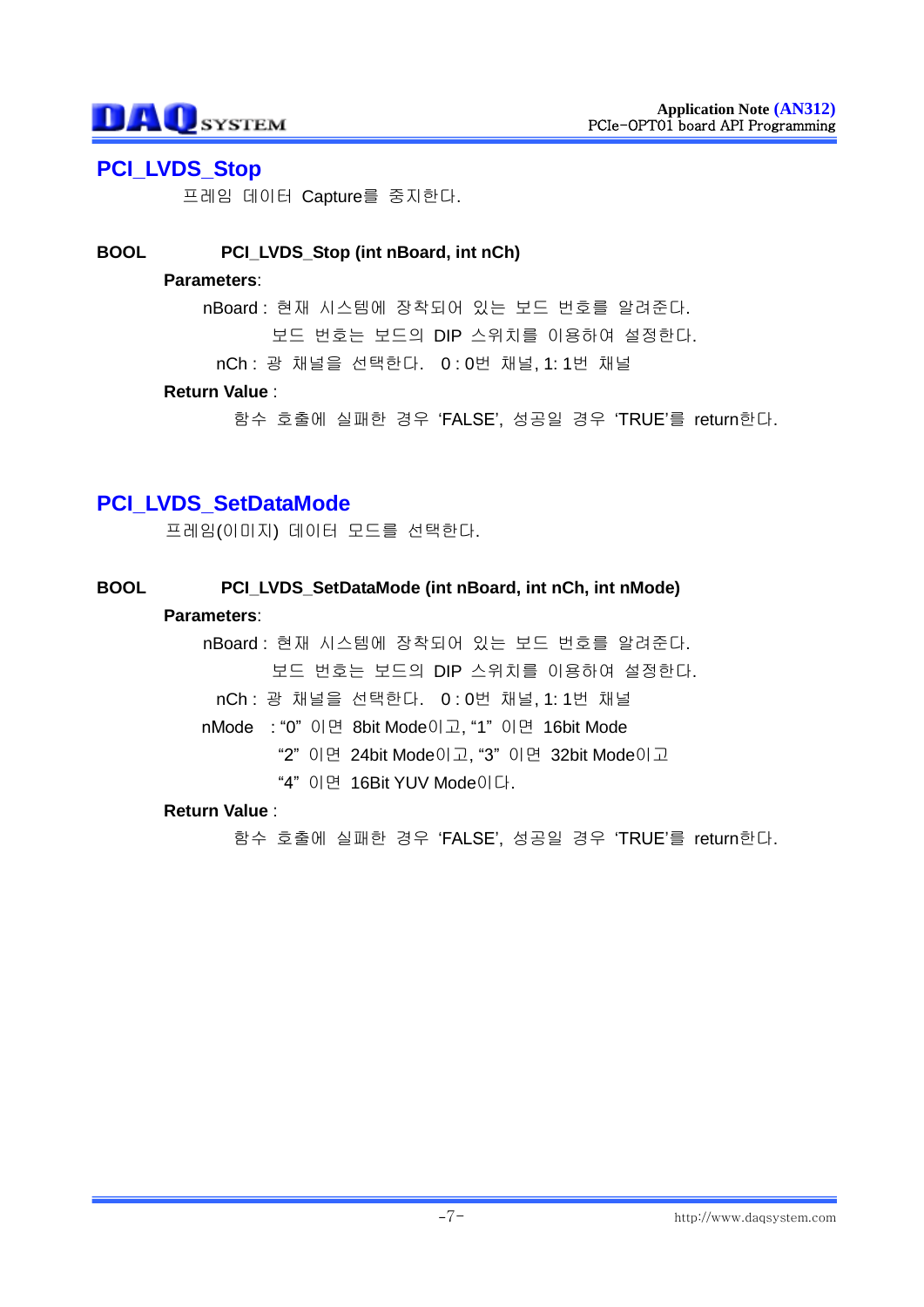### **PCI\_LVDS\_GetVersion**

현재 프로그램의 FPAG와 Firmware 버전을 가져온다.

### **BOOL PCI\_LVDS\_GetVersion (int nBoard, int nCh, int \*nFpgaVer, int \*nFirmVer ) Parameters**:

nBoard : 현재 시스템에 장착되어 있는 보드 번호를 알려준다. 보드 번호는 보드의 DIP 스위치를 이용하여 설정한다. nCh : 광 채널을 선택한다. 0 : 0번 채널, 1: 1번 채널 \*nFpgaVer : 현재 프로그램의 FPGA 버전 값. \*nFirmVer : 현재 프로그램의 Firmware 버전 값.

#### **Return Value** :

함수 호출에 실패한 경우 "FALSE", 성공일 경우 "TRUE"를 return한다.

# **PCI\_LVDS\_SelectInput**

LVDS 입력 모드를 설정한다.

#### **BOOL PCI\_LVDS\_SelectInput (int nBoard, int nCh, int nInput)**

#### **Parameters**:

nBoard : 현재 시스템에 장착되어 있는 보드 번호를 알려준다. 보드 번호는 보드의 DIP 스위치를 이용하여 설정한다. nCh : 광 채널을 선택한다. 0 : 0번 채널, 1: 1번 채널

nMode : "0" 이면 MIPI 입력이고 "1" 이면 Parallel 입력이다.

#### **Return Value** :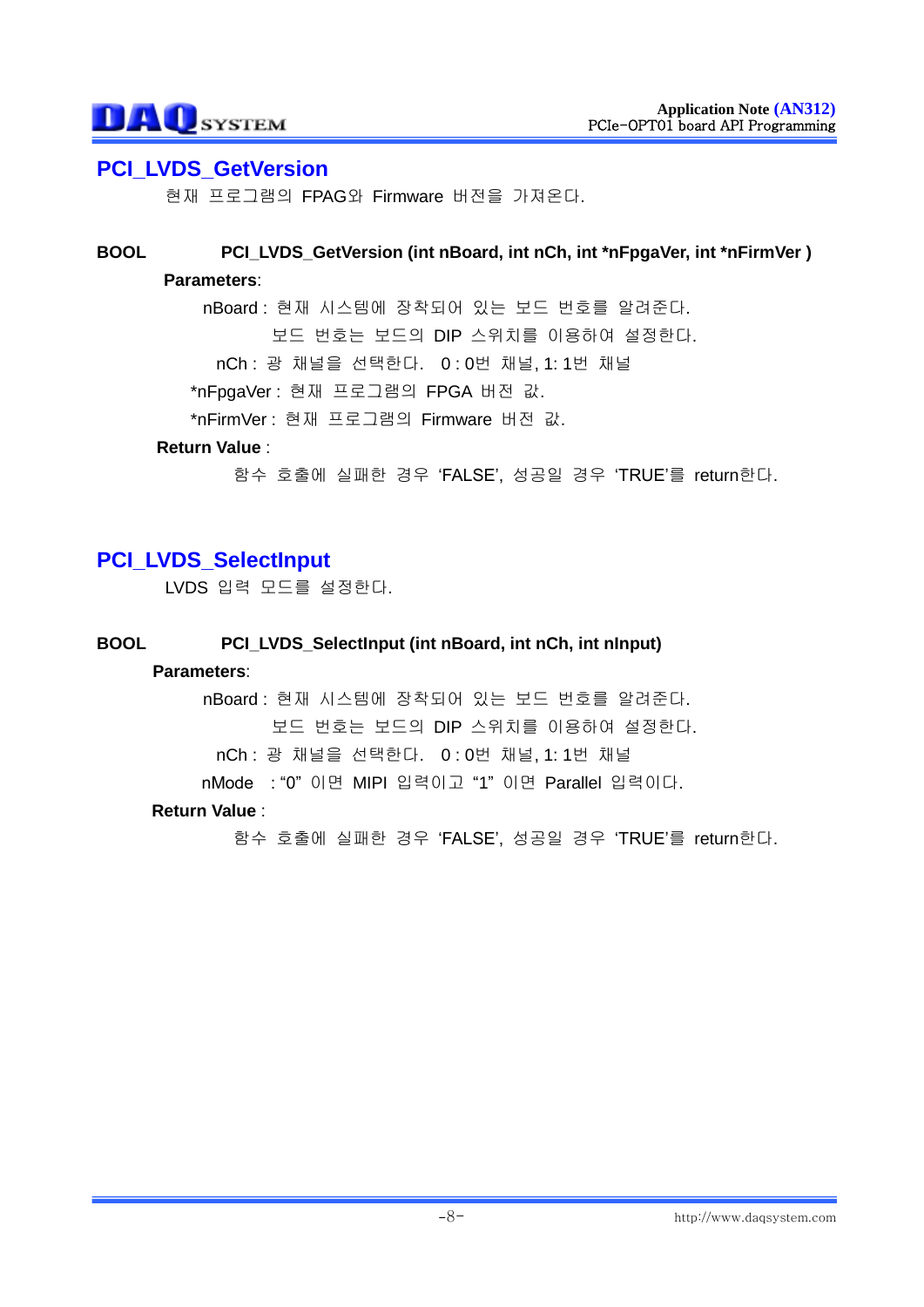### **PCI\_LVDS\_SelectCable**

LVDS 케이블 모드를 설정한다.

#### **BOOL PCI\_LVDS\_SelectInput (int nBoard, int nCh, int nCable)**

#### **Parameters**:

nBoard : 현재 시스템에 장착되어 있는 보드 번호를 알려준다. 보드 번호는 보드의 DIP 스위치를 이용하여 설정한다. nCh : 광 채널을 선택한다. 0 : 0번 채널, 1: 1번 채널 nMode : "0" 이면 직접 연결이고 "1" 이면 Cable 로 연결한다.

#### **Return Value** :

함수 호출에 실패한 경우 "FALSE", 성공일 경우 "TRUE"를 return한다.

# **PCI\_LVDS\_BufferFlush**

버퍼를 초기화 한다.

#### **BOOL PCI\_LVDS\_BufferFlush (int nBoard, int nCh)**

#### **Parameters**:

nBoard : 현재 시스템에 장착되어 있는 보드 번호를 알려준다. 보드 번호는 보드의 DIP 스위치를 이용하여 설정한다.

nCh : 광 채널을 선택한다. 0 : 0번 채널, 1: 1번 채널

#### **Return Value** :

함수 호출에 실패한 경우 "FALSE", 성공일 경우 "TRUE"를 return한다.

### **PCI\_LVDS\_GetMipiID**

MIPI 이미지 ID를 읽어온다.

#### **BOOL PCI\_LVDS\_GetMipiID (int nBoard, int nCh, DWORD : \*dwID)**

#### **Parameters**:

nBoard : 현재 시스템에 장착되어 있는 보드 번호를 알려준다. 보드 번호는 보드의 DIP 스위치를 이용하여 설정한다.

nCh : 광 채널을 선택한다. 0 : 0번 채널, 1: 1번 채널

\*dwID: MIPI Image ID 번지.

#### **Return Value** :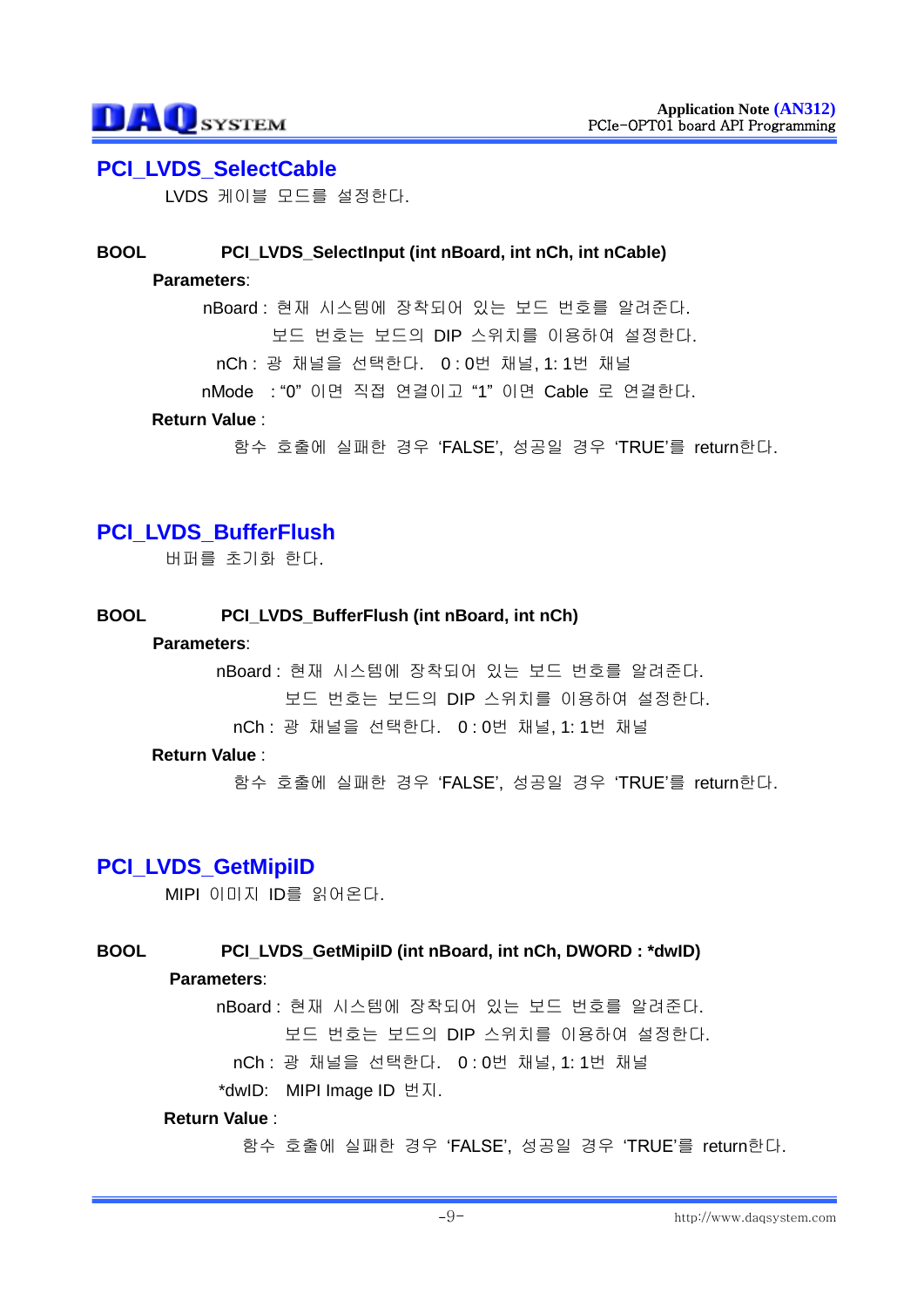### **LVDS\_CheckSum**

Check Sum 값을 설정한다.

#### **BOOL LVDS\_CheckSum (int nBoard, int nCh, BOOL bOn)**

#### **Parameters**:

nBoard : 현재 시스템에 장착되어 있는 보드 번호를 알려준다. 보드 번호는 보드의 DIP 스위치를 이용하여 설정한다. nCh : 광 채널을 선택한다. 0 : 0번 채널, 1: 1번 채널 bOn : "1" 이면 2바이트 checksum, "0" 이면 check sum off

#### **Return Value** :

함수 호출에 실패한 경우 "FALSE", 성공일 경우 "TRUE"를 return한다.

# **PCI\_LVDS\_DdrUse**

이 함수는 DDR 메모리 사용 유무를 결정한다.

#### **BOOL PCI\_LVDS\_DdrUse (int nBoard, int nCh, BOOL bUse)**

#### **Parameters**:

nBoard : 현재 시스템에 장착되어 있는 보드 번호이다.

보드 번호는 보드의 DIP 스위치 설정(0~ 3)과 일치한다.

nCh : 광 채널을 선택한다. 0 : 0번 채널, 1: 1번 채널

bUse : "0" 이면 DDR 메모리를 사용하지 않고

"1" 이면 DDR 메모리를 사용한다

#### **Return Value** :

함수 호출에 실패한 경우 "FALSE", 성공일 경우 "TRUE"를 return한다.

# **PCI\_LVDS\_DdrReset**

이 함수는 PCIe-OPT01 보드의 DDR 메모리를 초기화한다.

#### **BOOL PCI\_LVDS\_DdrReset (int nBoard, BOOL nOption)**

#### **Parameters**:

nBoard : 현재 시스템에 장착되어 있는 보드 번호이다.

보드 번호는 보드의 DIP 스위치 설정(0~ 3)과 일치한다.

#### nOption : Reserved for future Use

#### **Return Value** :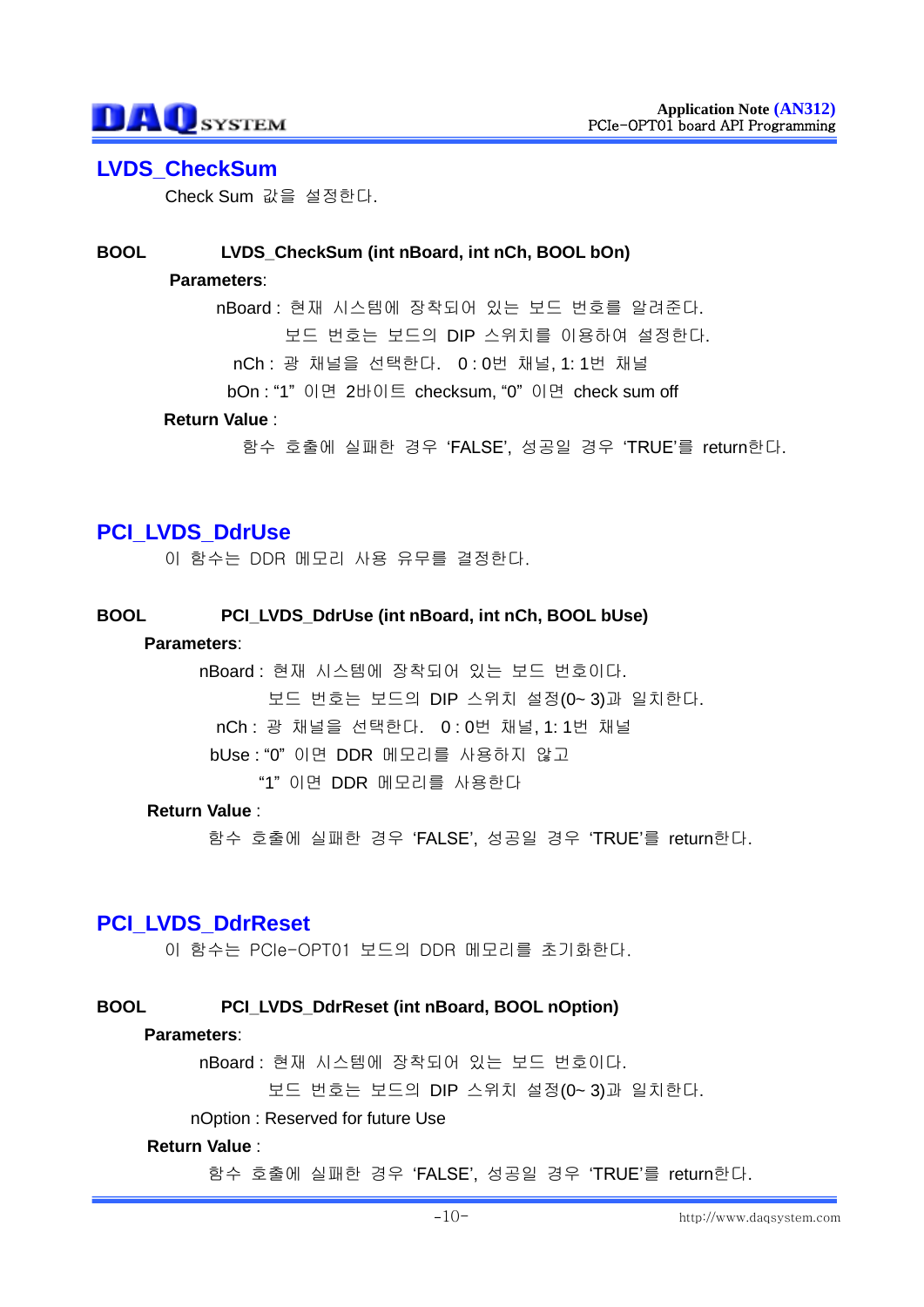# **PCI\_LVDS\_GetDmaBufferSize**

이 함수는 DMA Buffer 크기를 가져온다.

### **BOOL PCI\_LVDS\_GetDmaBufferSize (DWORD \*pdwBytes)**

#### **Parameters**:

pdwBytes : DMA Buffer Size

#### **Return Value** :

함수 호출에 실패한 경우 "FALSE", 성공일 경우 "TRUE"를 return한다.

# **PCI\_LVDS\_SetDmaBufferSize**

이 함수는 DMA Buffer 크기를 설정한다.

#### **BOOL PCI\_LVDS\_GetDmaBufferSize (DWORD dwBytes)**

### **Parameters**:

dwBytes : DMA Buffer Size

#### **Return Value** :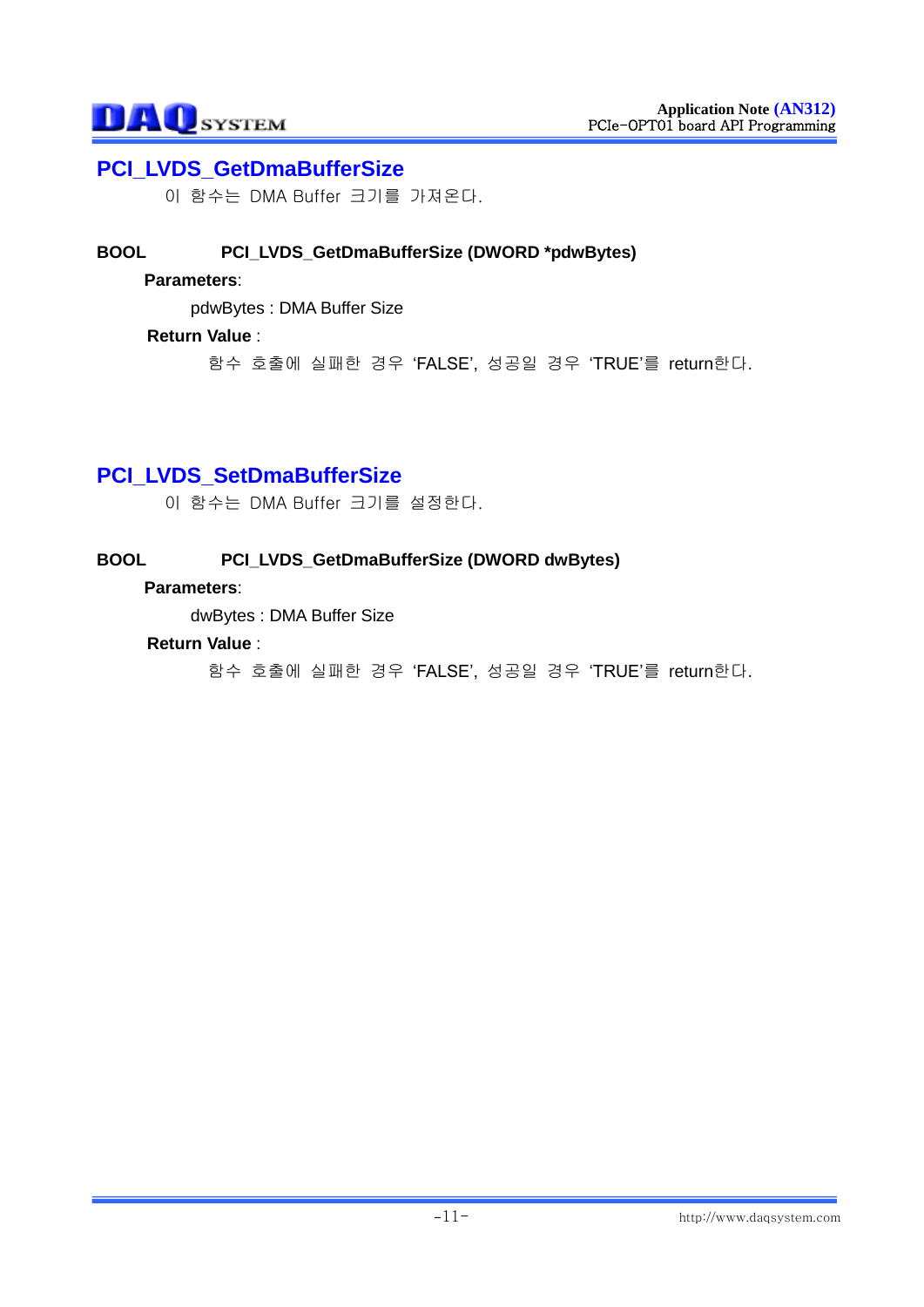# **Clock API Functions**

#### *Overview*

| <b>BOOL</b> | PCI_CLK_Set (int nBoard, int nCh, DWORD val) |
|-------------|----------------------------------------------|
| <b>BOOL</b> | PCI_CLK_Off (int nBoard, int nCh, BOOL bOff) |

## **PCI\_CLK\_Set**

Clock 주파수를 1039Hz ~ 68MHz 까지 설정할 수 있다.

#### **BOOL PCI\_CLK\_Set (int nBoard, int nCh, DWORD val)**

#### **Parameters**:

nBoard : 현재 시스템에 장착되어 있는 보드 번호이다.

보드 번호는 보드의 DIP 스위치 설정(0~ 3)과 일치한다.

nCh : 광 채널을 선택한다. 0 : 0번 채널, 1: 1번 채널

val : 1039Hz ~ 68Mhz.

#### **Return Value** :

함수 호출에 실패한 경우 "FALSE", 성공일 경우 "TRUE"를 return한다.

# **PCI\_CLK\_Off**

Clock 동작을 중지시킨다.

#### **BOOL PCI\_CLK\_Off (int nBoard, int nCh, BOOL bOff)**

#### **Parameters**:

nBoard : 현재 시스템에 장착되어 있는 보드 번호이다.

보드 번호는 보드의 DIP 스위치 설정(0~ 3)과 일치한다.

nCh : 광 채널을 선택한다. 0 : 0번 채널, 1: 1번 채널

bOff : "True"면 Clock Off, "False"면 Clock On

#### **Return Value** :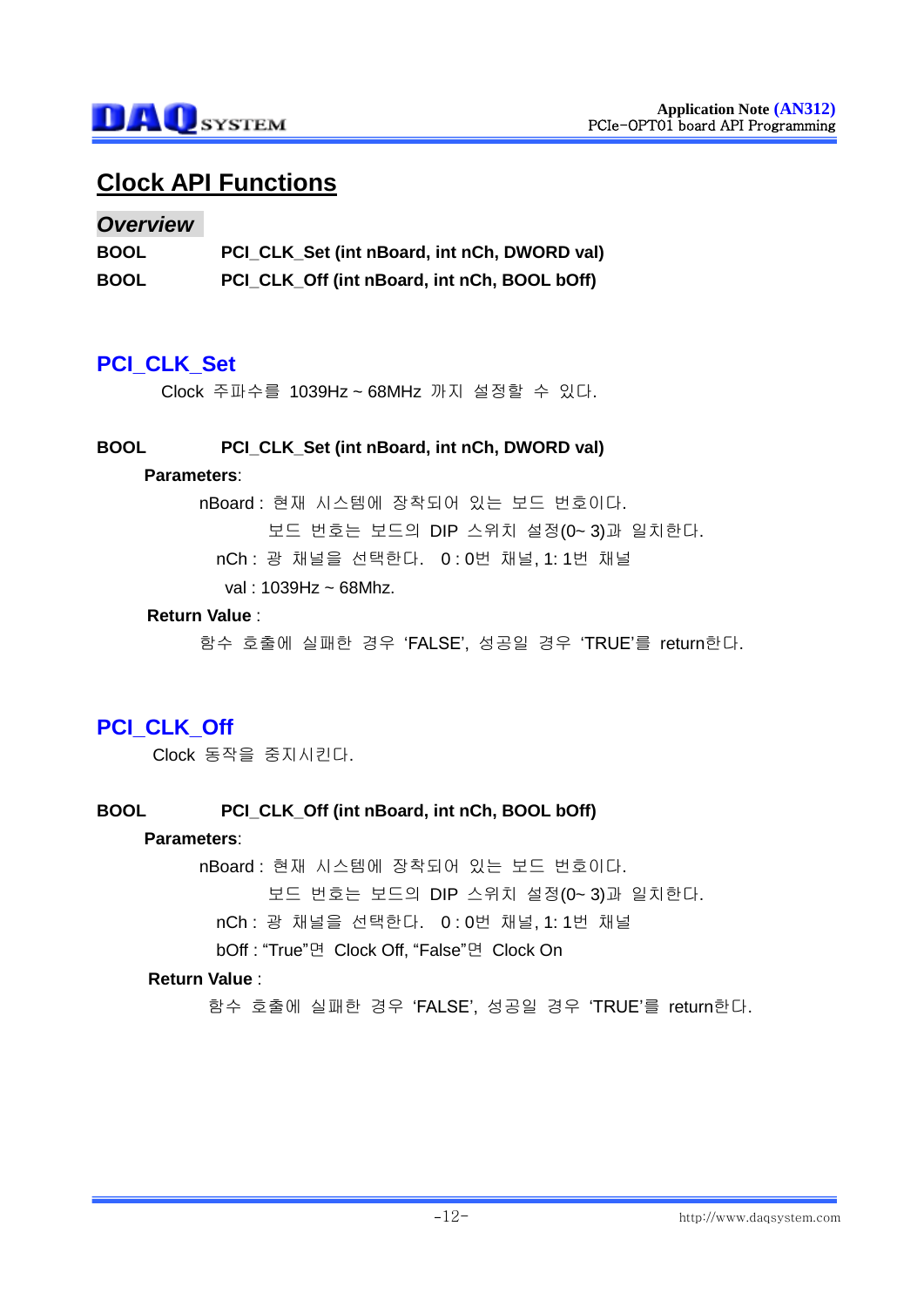# **Parallel GPIO Input/Output API Functions**

#### *Overview*

| <b>BOOL</b>  | PCI DIO SetDirection (int nBoard, int nCh, DWORD dwVal) |
|--------------|---------------------------------------------------------|
| <b>BOOL</b>  | PCI DIO GetDirection (int nBoard, int nCh DWORD *dwVal) |
| <b>DWORD</b> | PCI DIO Read (int nBoard, int nCh)                      |
| <b>BOOL</b>  | PCI DIO Write (int nBoard, int nCh, DWORD dwVal)        |
| <b>BOOL</b>  | PCI DIO GetWrite (int nBoard, int nCh, DWORD *dwVal)    |

참조**) User GPIO (General Purpose I/O) MIPI-OPT06/08** 보드 매뉴얼 참조

# **PCI\_DIO\_SetDirection**

각각의 포트를 입력으로 사용할지 출력으로 사용할지 설정한다.

### **BOOL PCI\_DIO\_SetDirection (int nBoard, int nCh, DWORD dwVal)**

#### **Parameters**:

nBoard : 현재 시스템에 장착되어 있는 보드 번호를 알려준다. 보드 번호는 보드의 DIP 스위치를 이용하여 설정한다. nCh : 광 채널을 선택한다. 0 : 0번 채널, 1: 1번 채널

dwVal : 입/출력 direction 설정 값.

각 포트에 "1"이면 출력 / "0"이면 입력

#### **Return Value**:

함수 호출에 실패한 경우 "FALSE", 성공일 경우 "TRUE"를 return한다.

### **PCI\_DIO\_GetDirection**

현재 설정된 direction 값을 읽어 온다.

#### **BOOL PCI\_DIO\_GetDirection (int nBoard, int nCh, DWORD \*dwVal)**

#### **Parameters**:

nBoard : 현재 시스템에 장착되어 있는 보드 번호를 알려준다.

보드 번호는 보드의 DIP 스위치를 이용하여 설정한다.

nCh : 광 채널을 선택한다. 0 : 0번 채널, 1: 1번 채널

\*dwVal : 입/출력 direction을 읽어올 변수.

각 포트에 "1"이면 출력 / "0"이면 입력

#### **Return Value**: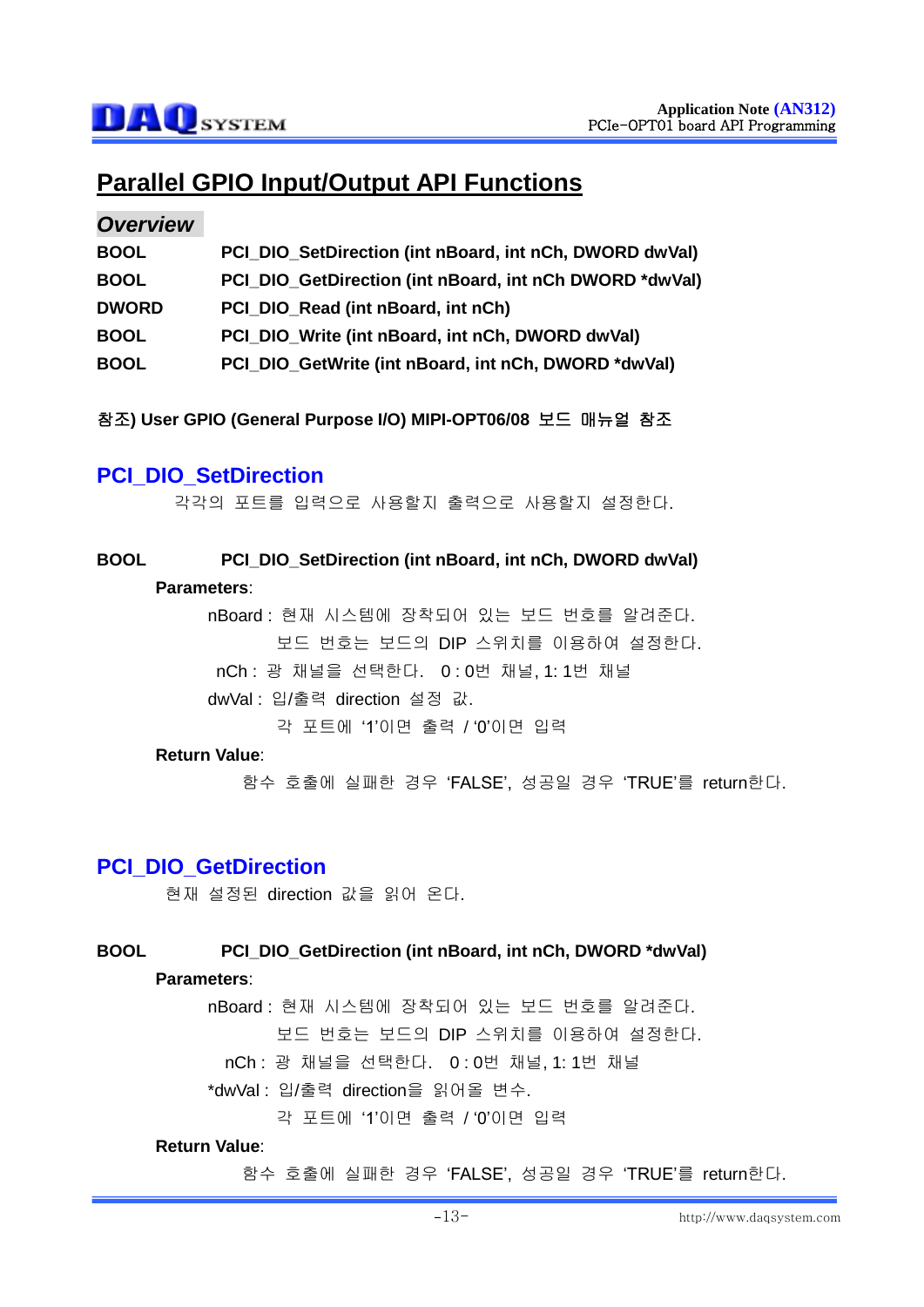### **PCI\_DIO\_Read**

입력 값을 읽어 온다.

#### **DWORD PCI\_DIO\_Read (int nBoard, int nCh)**

#### **Parameters**:

nBoard : 현재 시스템에 장착되어 있는 보드 번호를 알려준다.

보드 번호는 보드의 DIP 스위치를 이용하여 설정한다.

nCh : 광 채널을 선택한다. 0 : 0번 채널, 1: 1번 채널

#### **Return Value**:

함수 호출에 실패한 경우 "FALSE", 성공일 경우 "TRUE"를 return한다.

# **PCI\_DIO\_Write**

원하는 값을 출력포트에 출력한다.

#### **BOOL PCI\_DIO\_Write (int nBoard, int nCh, DWORD dwVal)**

#### **Parameters**:

nBoard : 현재 시스템에 장착되어 있는 보드 번호를 알려준다. 보드 번호는 보드의 DIP 스위치를 이용하여 설정한다. nCh : 광 채널을 선택한다. 0 : 0번 채널, 1: 1번 채널 dwVal : 출력 포트에 기록할 값.

#### **Return Value**:

함수 호출에 실패한 경우 "FALSE", 성공일 경우 "TRUE"를 return한다.

# **PCI\_DIO\_GetWrite**

출력된 현재 값을 적는다.

#### **BOOL PCI\_DIO\_GetWrite (int nBoard, int nCh, DWORD \*dwVal)**

#### **Parameters**:

nBoard : 현재 시스템에 장착되어 있는 보드 번호를 알려준다.

보드 번호는 보드의 DIP 스위치를 이용하여 설정한다.

nCh : 광 채널을 선택한다. 0 : 0번 채널, 1: 1번 채널

\*dwVal : 출력 포트의 현재 값을 쓸 변수이다.

#### **Return Value**: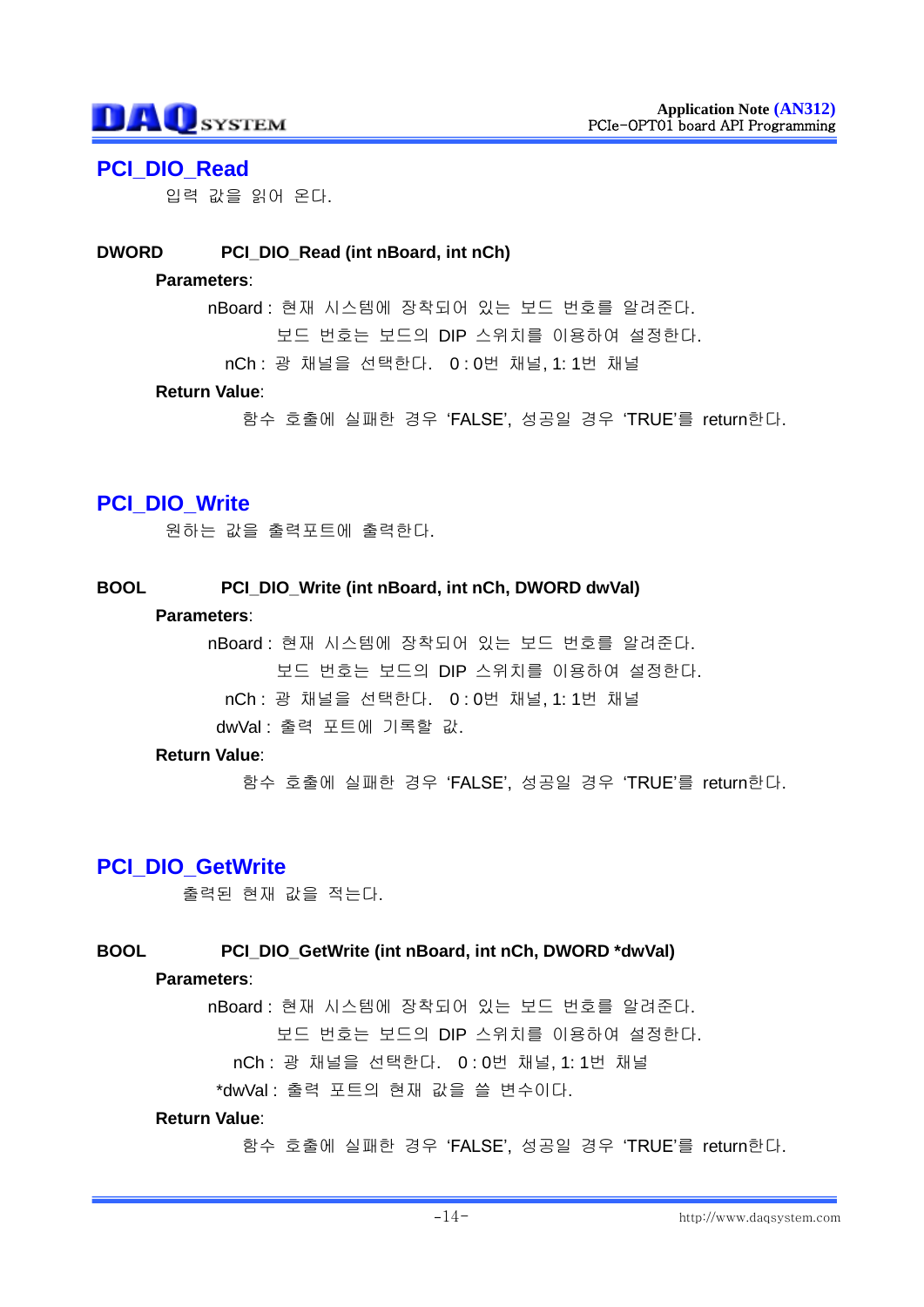# **Sensor GPIO Input/Output API Functions**

#### *Overview*

| <b>BOOL</b>  | PCI SDIO SetDirection (int nBoard, int nCh, DWORD dwVal)  |
|--------------|-----------------------------------------------------------|
| <b>BOOL</b>  | PCI_SDIO_GetDirection (int nBoard, int nCh, DWORD *dwVal) |
| <b>DWORD</b> | PCI SDIO Read (int nBoard, int nCh)                       |
| <b>BOOL</b>  | PCI SDIO Write (int nBoard, int nCh, DWORD dwVal)         |
| <b>BOOL</b>  | PCI SDIO GetWrite (int nBoard, int nCh, DWORD *dwVal)     |

참조**) Sensor GPIO (General Purpose I/O) MIPI-OPT06/08** 보드 매뉴얼 참조

# **PCI\_SDIO\_SetDirection**

센서 각각의 포트를 입력으로 사용할지 출력으로 사용할지 설정한다.

# **BOOL PCI\_SDIO\_SetDirection (int nBoard, int nCh, DWORD dwVal)**

#### **Parameters**:

nBoard : 현재 시스템에 장착되어 있는 보드 번호를 알려준다. 보드 번호는 보드의 DIP 스위치를 이용하여 설정한다. nCh : 광 채널을 선택한다. 0 : 0번 채널, 1: 1번 채널

dwVal : 입/출력 direction 설정 값.

각 포트에 "1"이면 출력 / "0"이면 입력

#### **Return Value**:

함수 호출에 실패한 경우 "FALSE", 성공일 경우 "TRUE"를 return한다.

### **PCI\_SDIO\_GetDirection**

센서의 현재 설정된 direction 값을 읽어 온다.

#### **BOOL PCI\_SDIO\_GetDirection (int nBoard, int nCh, DWORD \*dwVal)**

#### **Parameters**:

nBoard : 현재 시스템에 장착되어 있는 보드 번호를 알려준다.

보드 번호는 보드의 DIP 스위치를 이용하여 설정한다.

nCh : 광 채널을 선택한다. 0 : 0번 채널, 1: 1번 채널

\*dwVal : 입/출력 direction을 읽어올 변수.

각 포트에 "1"이면 출력 / "0"이면 입력

#### **Return Value**: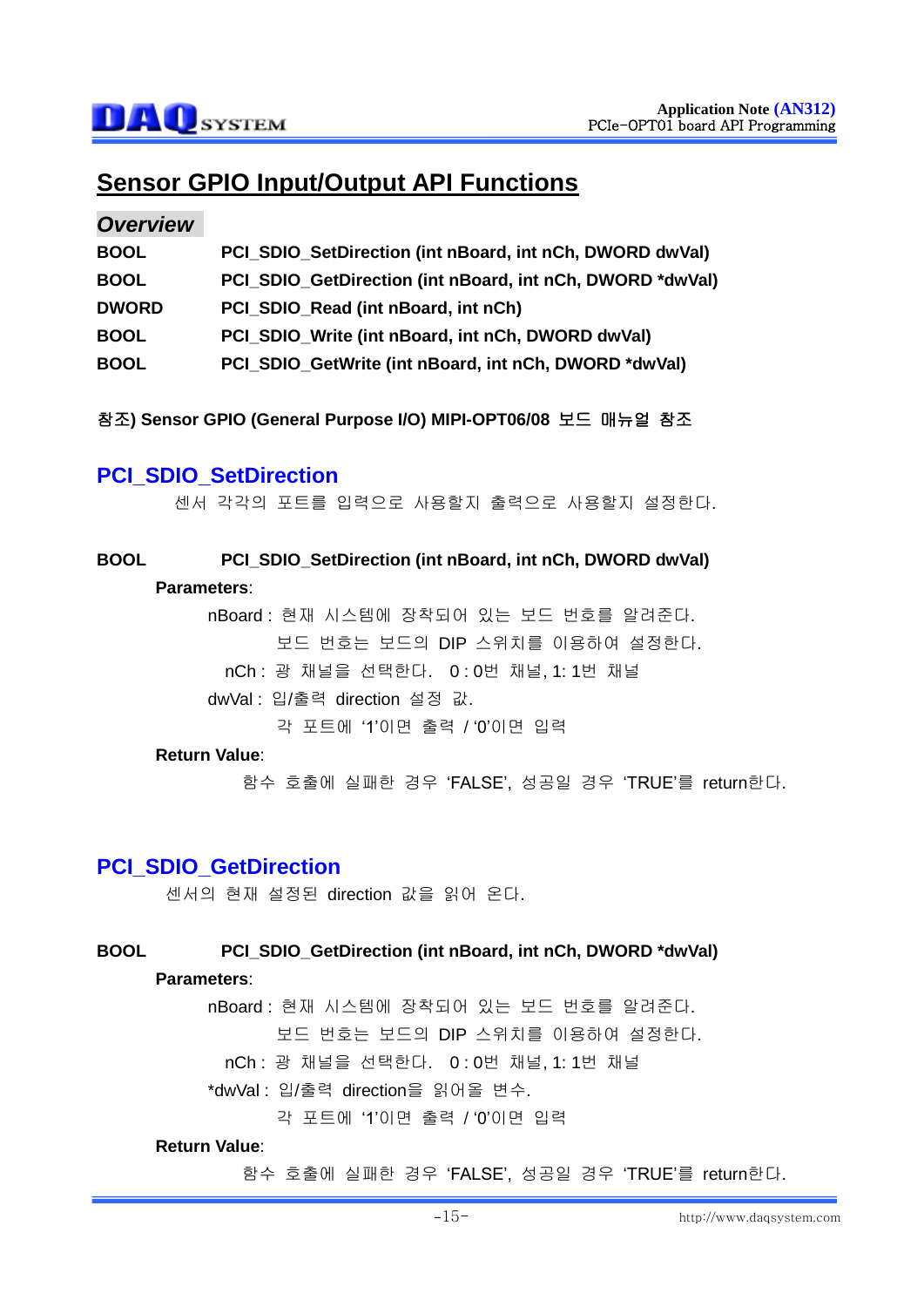## **PCI\_SDIO\_Read**

센서 입력 값을 읽어 온다.

### **DWORD PCI\_SDIO\_Read (int nBoard, int nCh)**

#### **Parameters**:

nBoard : 현재 시스템에 장착되어 있는 보드 번호를 알려준다.

보드 번호는 보드의 DIP 스위치를 이용하여 설정한다.

nCh : 광 채널을 선택한다. 0 : 0번 채널, 1: 1번 채널

#### **Return Value**:

함수 호출에 실패한 경우 "FALSE", 성공일 경우 "TRUE"를 return한다.

# **PCI\_SDIO\_Write**

센서에 원하는 값을 출력포트에 출력한다.

#### **BOOL PCI\_SDIO\_Write (int nBoard, int nCh, DWORD dwVal)**

#### **Parameters**:

nBoard : 현재 시스템에 장착되어 있는 보드 번호를 알려준다. 보드 번호는 보드의 DIP 스위치를 이용하여 설정한다. nCh : 광 채널을 선택한다. 0 : 0번 채널, 1: 1번 채널 dwVal : 출력 포트에 기록할 값.

#### **Return Value**:

함수 호출에 실패한 경우 "FALSE", 성공일 경우 "TRUE"를 return한다.

# **PCI\_SDIO\_GetWrite**

센서에 출력된 현재 값을 적는다.

#### **BOOL PCI\_SDIO\_GetWrite (int nBoard, DWORD \*dwVal)**

#### **Parameters**:

nBoard : 현재 시스템에 장착되어 있는 보드 번호를 알려준다.

보드 번호는 보드의 DIP 스위치를 이용하여 설정한다.

nCh : 광 채널을 선택한다. 0 : 0번 채널, 1: 1번 채널

\*dwVal : 출력 포트의 현재 값을 쓸 변수이다.

#### **Return Value**: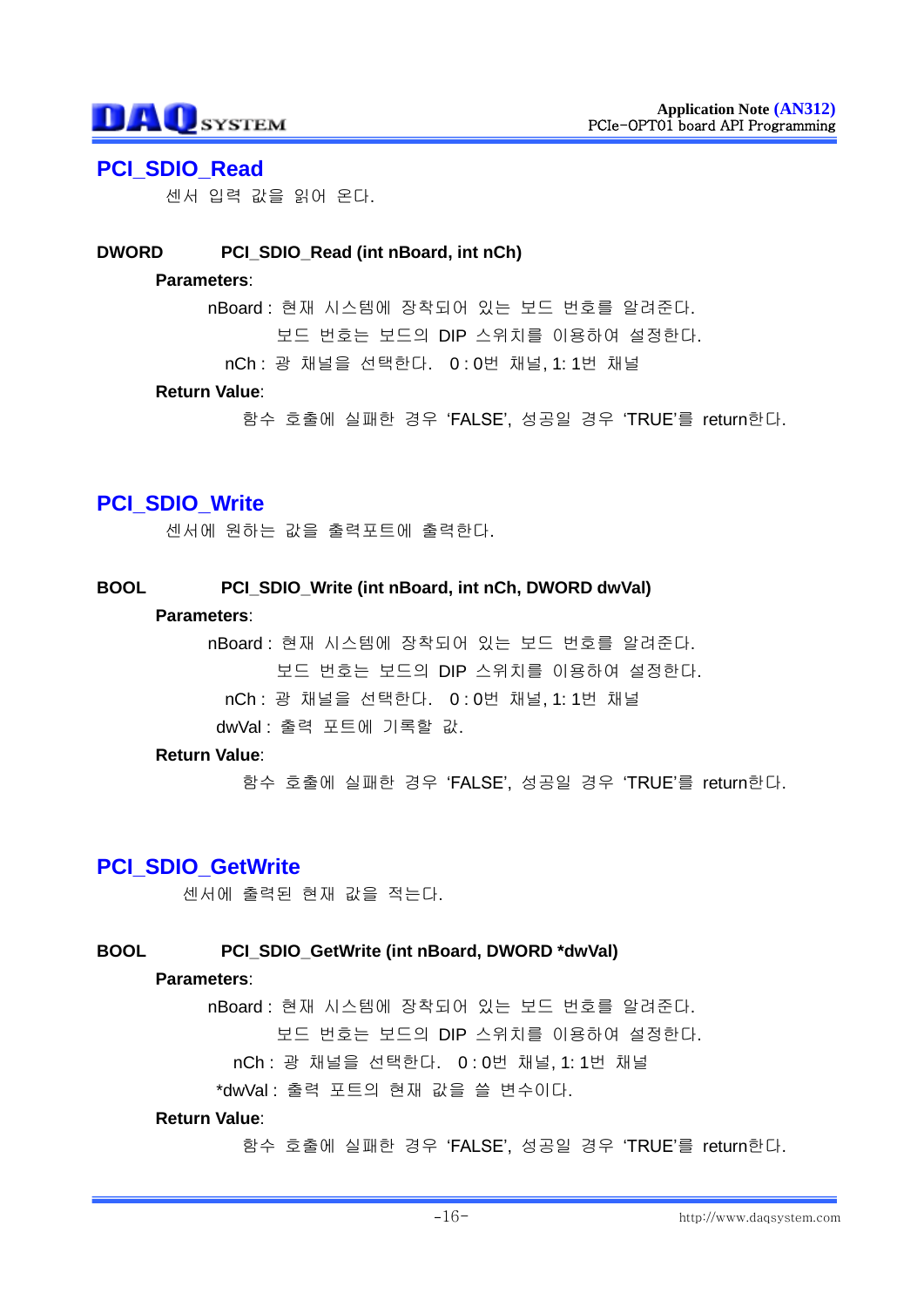# **User GPIO(3.3V Fix) Input/Output API Functions**

### *Overview*

| <b>BOOL</b>  | PCI DIO33 SetDirection (int nBoard, int nCh, DWORD dwVal)  |
|--------------|------------------------------------------------------------|
| <b>BOOL</b>  | PCI_DIO33_GetDirection (int nBoard, int nCh, DWORD *dwVal) |
| <b>DWORD</b> | PCI DIO33 Read (int nBoard int nCh)                        |
| <b>BOOL</b>  | PCI DIO33 Write (int nBoard, int nCh, DWORD dwVal)         |
| <b>BOOL</b>  | PCI DIO33 GetWrite (int nBoard, int nCh, DWORD *dwVal)     |

참조**) USER 3.3V GPIO(General Purpose I/O) MIPI-OPT06** 보드 매뉴얼 참조

# **PCI\_DIO33\_SetDirection**

사용자 GPIO 각각의 포트를 입력으로 사용할지 출력으로 사용할지 설정한다.

#### **BOOL PCI\_DIO33\_SetDirection (int nBoard, int nCh, DWORD dwVal)**

#### **Parameters**:

nBoard : 현재 시스템에 장착되어 있는 보드 번호를 알려준다. 보드 번호는 보드의 DIP 스위치를 이용하여 설정한다. nCh : 광 채널을 선택한다. 0 : 0번 채널, 1: 1번 채널

dwVal : 입/출력 direction 설정 값.

각 포트에 "1"이면 출력 / "0"이면 입력

#### **Return Value**:

함수 호출에 실패한 경우 "FALSE", 성공일 경우 "TRUE"를 return한다.

### **PCI\_DIO33\_GetDirection**

사용자 GPIO 설정된 direction 값을 읽어 온다.

#### **BOOL PCI\_DIO33\_GetDirection (int nBoard, int nCh, DWORD \*dwVal)**

#### **Parameters**:

nBoard : 현재 시스템에 장착되어 있는 보드 번호를 알려준다.

보드 번호는 보드의 DIP 스위치를 이용하여 설정한다.

nCh : 광 채널을 선택한다. 0 : 0번 채널, 1: 1번 채널

\*dwVal : 입/출력 direction을 읽어올 변수.

각 포트에 "1"이면 출력 / "0"이면 입력

#### **Return Value**: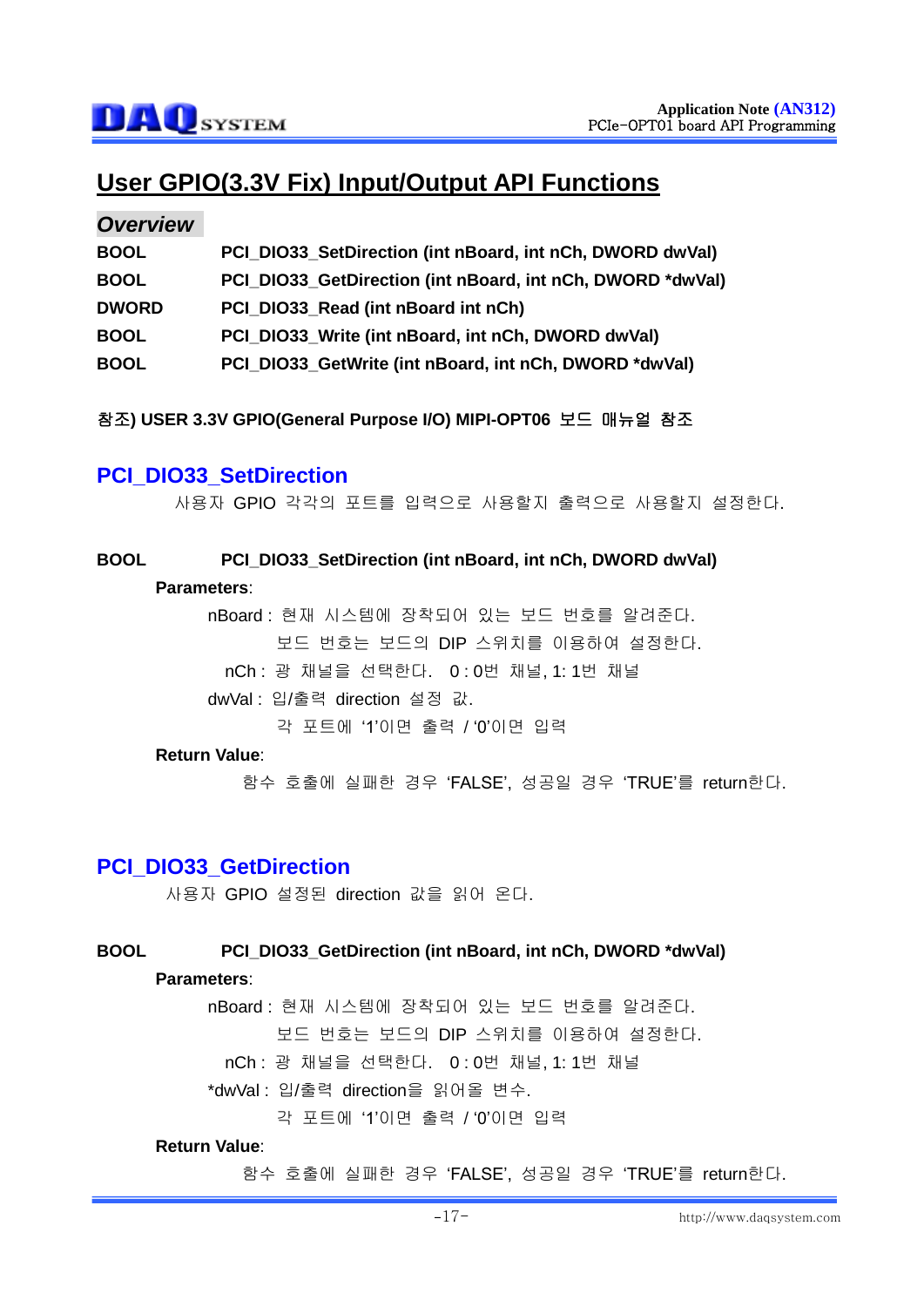### **PCI\_DIO33\_Read**

사용자 GPIO 입력 값을 읽어 온다.

#### **DWORD PCI\_DIO33\_Read (int nBoard, int nCh)**

#### **Parameters**:

nBoard : 현재 시스템에 장착되어 있는 보드 번호를 알려준다.

보드 번호는 보드의 DIP 스위치를 이용하여 설정한다.

nCh : 광 채널을 선택한다. 0 : 0번 채널, 1: 1번 채널

#### **Return Value**:

함수 호출에 실패한 경우 "FALSE", 성공일 경우 "TRUE"를 return한다.

# **PCI\_DIO33\_Write**

사용자 GPIO 원하는 값을 출력포트에 출력한다.

#### **BOOL PCI\_DIO33\_Write (int nBoard, int nCh, DWORD dwVal)**

#### **Parameters**:

nBoard : 현재 시스템에 장착되어 있는 보드 번호를 알려준다. 보드 번호는 보드의 DIP 스위치를 이용하여 설정한다. nCh : 광 채널을 선택한다. 0 : 0번 채널, 1: 1번 채널 dwVal : 출력 포트에 기록할 값.

#### **Return Value**:

함수 호출에 실패한 경우 "FALSE", 성공일 경우 "TRUE"를 return한다.

#### **PCI\_DIO33\_GetWrite**

사용자 GPIO 출력된 현재 값을 적는다.

#### **BOOL PCI\_DIO33\_GetWrite (int nBoard, int nCh, DWORD \*dwVal)**

#### **Parameters**:

nBoard : 현재 시스템에 장착되어 있는 보드 번호를 알려준다.

보드 번호는 보드의 DIP 스위치를 이용하여 설정한다.

nCh : 광 채널을 선택한다. 0 : 0번 채널, 1: 1번 채널

\*dwVal : 출력 포트의 현재 값을 쓸 변수이다.

#### **Return Value**: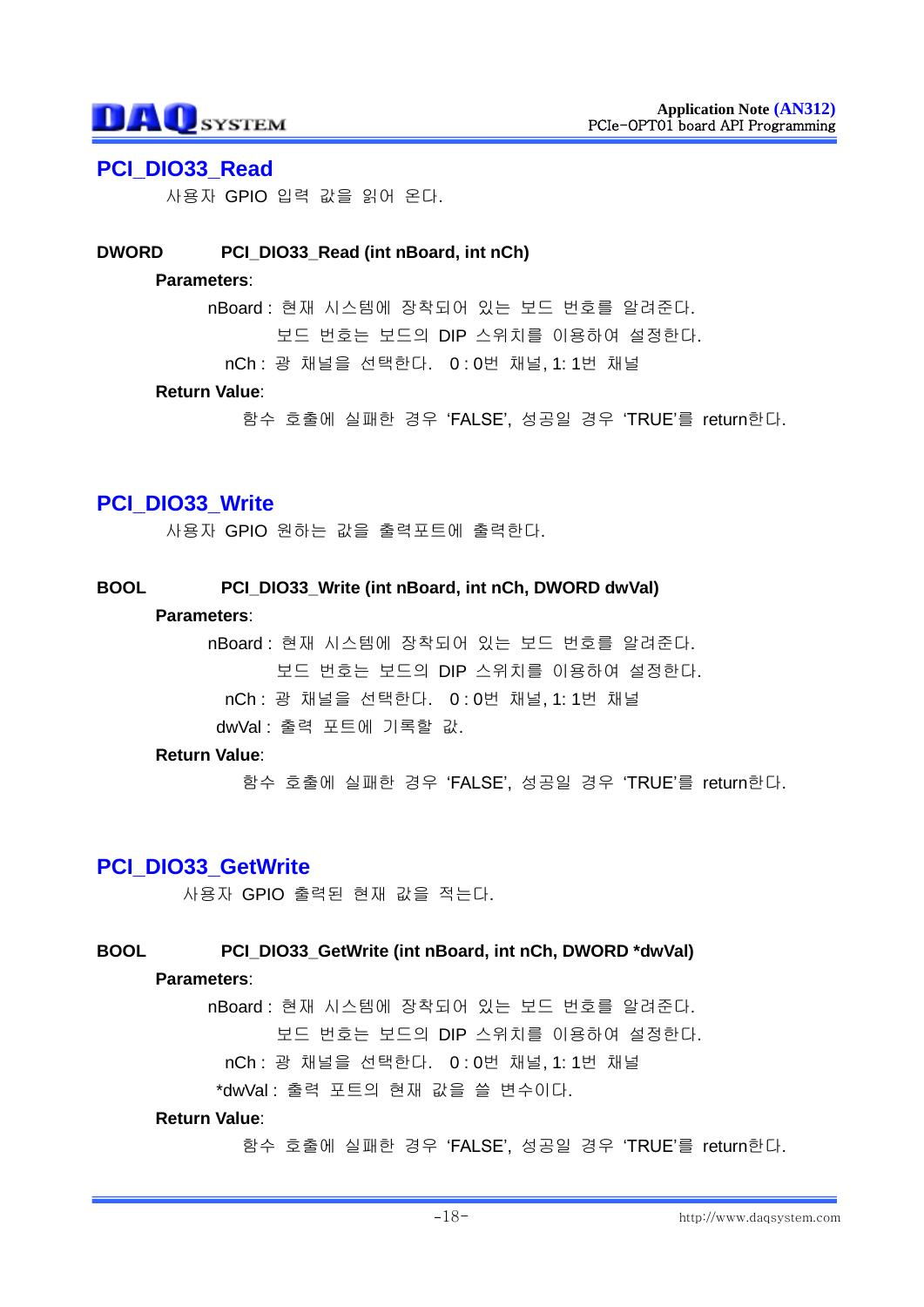# **Power GPIO Input/Output API Functions**

#### *Overview*

| <b>BOOL</b>  | PCI PWR DIO SetDirection (int nBoard, int nCh, DWORD dwVal)  |
|--------------|--------------------------------------------------------------|
| <b>BOOL</b>  | PCI_PWR_DIO_GetDirection (int nBoard, int nCh, DWORD *dwVal) |
| <b>DWORD</b> | PCI_PWR_DIO_Read (int nBoard, int nCh)                       |
| <b>BOOL</b>  | PCI PWR DIO Write (int nBoard, int nCh, DWORD dwVal)         |
| <b>BOOL</b>  | PCI PWR DIO GetWrite (int nBoard, int nCh, DWORD *dwVal)     |

참조**) Power GPIO(General Purpose I/O) MIPI-OPT06** 보드 매뉴얼 참조

# **PCI\_PWR\_DIO\_SetDirection**

전원 GPIO 각각의 포트를 입력으로 사용할지 출력으로 사용할지 설정한다.

# **BOOL PCI\_PWR\_DIO\_SetDirection (int nBoard, int nCh, DWORD dwVal)**

#### **Parameters**:

nBoard : 현재 시스템에 장착되어 있는 보드 번호를 알려준다. 보드 번호는 보드의 DIP 스위치를 이용하여 설정한다. nCh : 광 채널을 선택한다. 0 : 0번 채널, 1: 1번 채널

dwVal : 입/출력 direction 설정 값.

각 포트에 "1"이면 출력 / "0"이면 입력

#### **Return Value**:

함수 호출에 실패한 경우 "FALSE", 성공일 경우 "TRUE"를 return한다.

#### **PCI\_PWR \_DIO\_GetDirection**

전원 GPIO의 설정된 direction 값을 읽어 온다.

#### **BOOL PCI\_PWR\_ DIO\_GetDirection (int nBoard, int nCh, DWORD \*dwVal)**

#### **Parameters**:

nBoard : 현재 시스템에 장착되어 있는 보드 번호를 알려준다.

보드 번호는 보드의 DIP 스위치를 이용하여 설정한다.

nCh : 광 채널을 선택한다. 0 : 0번 채널, 1: 1번 채널

\*dwVal : 입/출력 direction을 읽어올 변수.

각 포트에 "1"이면 출력 / "0"이면 입력

#### **Return Value**: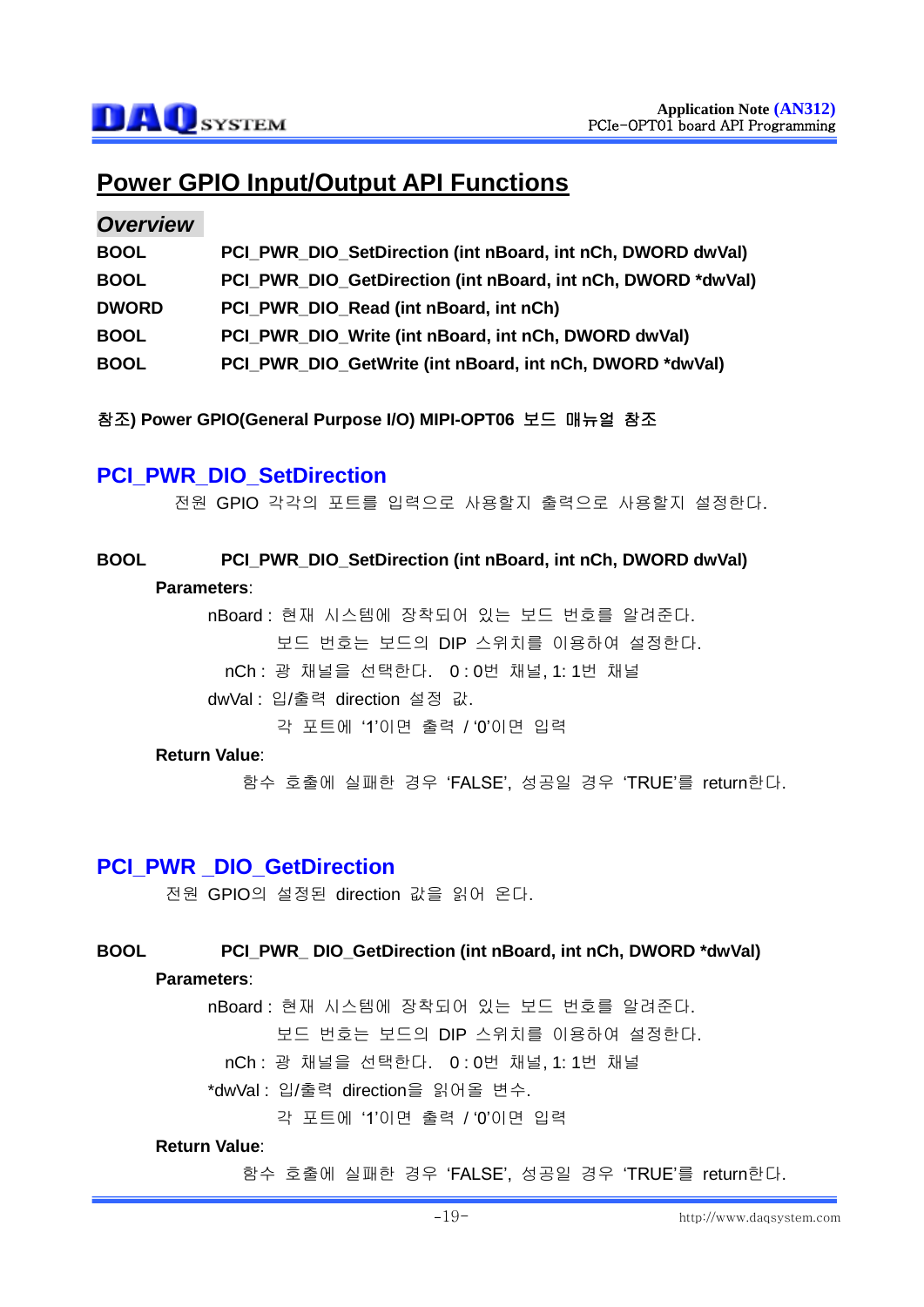## **PCI\_PWR \_DIO\_Read**

전원 GPIO 입력 값을 읽어 온다.

#### **DWORD PCI\_PWR\_DIO\_Read (int nBoard, int nCh)**

#### **Parameters**:

nBoard : 현재 시스템에 장착되어 있는 보드 번호를 알려준다.

보드 번호는 보드의 DIP 스위치를 이용하여 설정한다.

nCh : 광 채널을 선택한다. 0 : 0번 채널, 1: 1번 채널

#### **Return Value**:

함수 호출에 실패한 경우 "FALSE", 성공일 경우 "TRUE"를 return한다.

# **PCI\_PWR \_DIO\_Write**

전원 GPIO 원하는 값을 출력포트에 출력한다.

#### **BOOL PCI\_PWR\_DIO\_Write (int nBoard, int nCh, DWORD dwVal)**

#### **Parameters**:

nBoard : 현재 시스템에 장착되어 있는 보드 번호를 알려준다. 보드 번호는 보드의 DIP 스위치를 이용하여 설정한다. nCh : 광 채널을 선택한다. 0 : 0번 채널, 1: 1번 채널 dwVal : 출력 포트에 기록할 값.

#### **Return Value**:

함수 호출에 실패한 경우 "FALSE", 성공일 경우 "TRUE"를 return한다.

#### **PCI\_PWR\_DIO\_GetWrite**

전원 GPIO 출력된 현재 값을 적는다.

#### **BOOL PCI\_PWR\_DIO\_GetWrite (int nBoard, int nCh, DWORD \*dwVal)**

#### **Parameters**:

nBoard : 현재 시스템에 장착되어 있는 보드 번호를 알려준다.

보드 번호는 보드의 DIP 스위치를 이용하여 설정한다.

nCh : 광 채널을 선택한다. 0 : 0번 채널, 1: 1번 채널

\*dwVal : 출력 포트의 현재 값을 쓸 변수이다.

#### **Return Value**: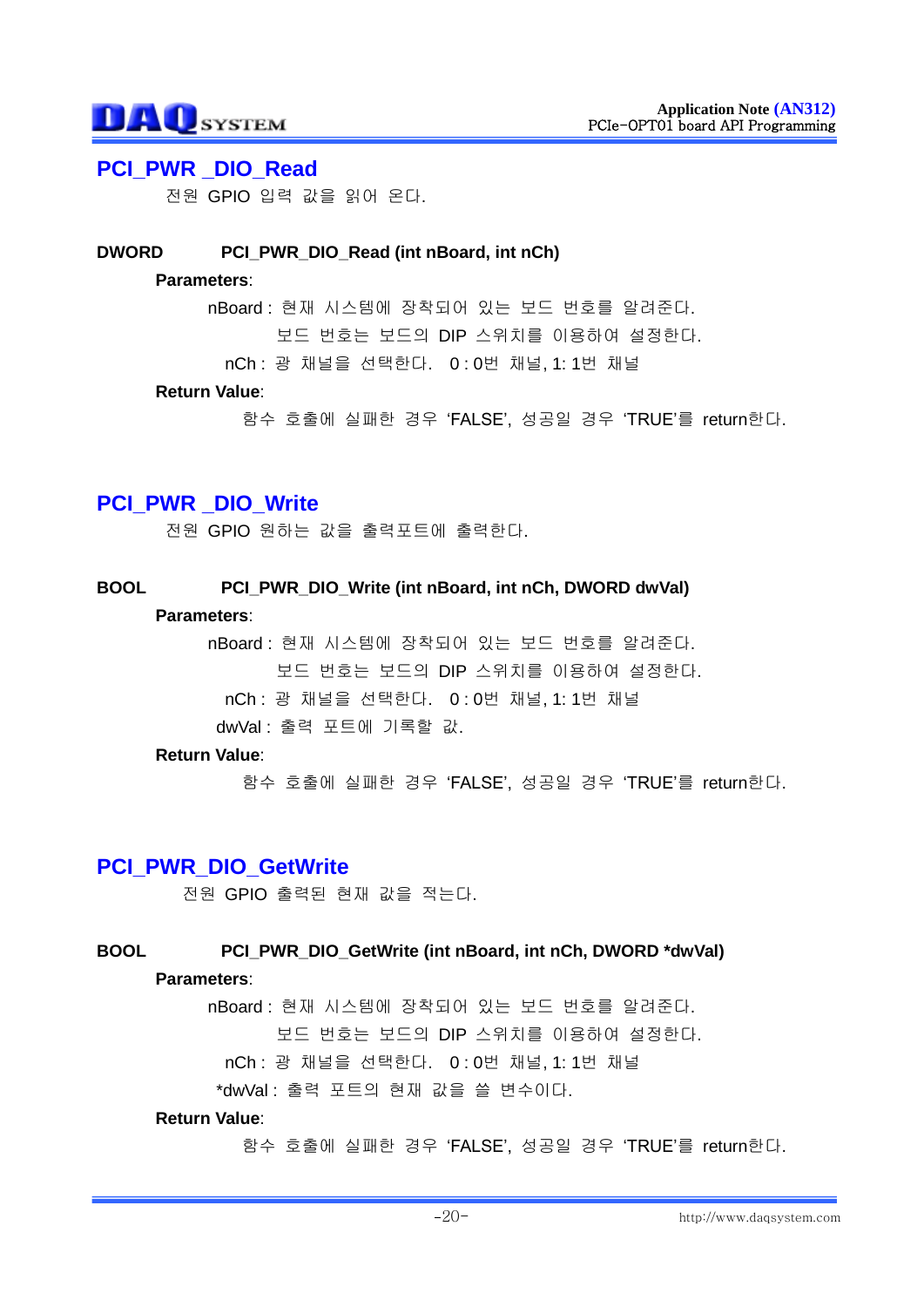# **UART Control API Functions**

#### *Overview*

| <b>BOOL</b> | PCI UART Init (int nBoard, int nCh)                   |
|-------------|-------------------------------------------------------|
| <b>BOOL</b> | PCI UART Close (int nBoard, int nCh)                  |
| <b>BOOL</b> | PCI_UART_GetData (int nBoard, int nCh, DWORD* nCnt,   |
|             | unsigned char* buf)                                   |
| <b>BOOL</b> | PCI UART SendData (int nBoard, int nCh, DWORD * nCnt, |
|             | unsigned char* buf)                                   |
| <b>BOOL</b> | PCI_UART_SetBaud (int nBoard, int nCh, DWORD nBaud)   |

# **PCI\_UART\_Init**

UART sub-system의 자원, 예를 들어 Interrupt와 UART control register를 초기화 한다.

#### **BOOL PCI\_UART\_Init (int nBoard, int nCh)**

#### **Parameters**:

nBoard : 현재 시스템에 장착되어 있는 보드 번호이다.

보드 번호는 보드의 DIP 스위치 설정(0~ 3)과 일치한다.

nCh : 광 채널을 선택한다. 0 : 0번 채널, 1: 1번 채널

#### **Return Value**:

함수 호출에 실패할 경우 "FALSE" 성공일 경우 "TRUE"을 리턴함.

# **PCI\_UART \_Close**

UART 함수에서 사용한 모든 자원을 되돌려 준다.

#### **BOOL PCI\_UART\_Close (int nBoard, int nCh)**

#### **Parameters**:

nBoard : 현재 시스템에 장착되어 있는 보드 번호이다.

보드 번호는 보드의 DIP 스위치 설정(0~ 3)과 일치한다.

nCh : 광 채널을 선택한다. 0 : 0번 채널, 1: 1번 채널

#### **Return Value**: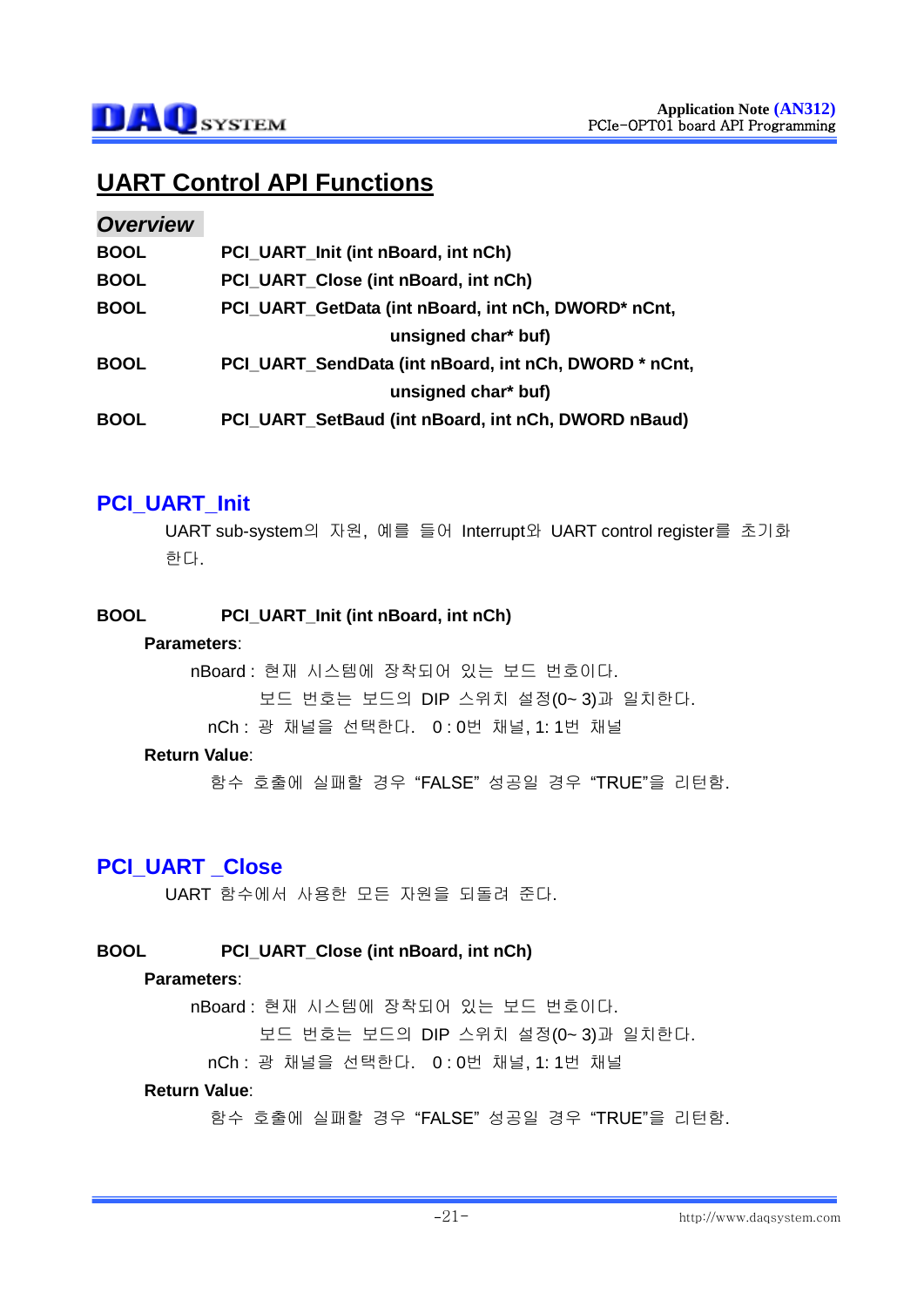## **PCI\_UART\_GetData**

차동 UART를 통하여 문자를 받는다.

## **BOOL PCI\_UART\_GetData (int nBoard, int nCh, DWORD\* nCnt, unsigned char\* buf)**

#### **Parameters**:

nBoard : 현재 시스템에 장착되어 있는 보드 번호이다. 보드 번호는 보드의 DIP 스위치 설정(0~ 3)과 일치한다. nCh : 광 채널을 선택한다. 0 : 0번 채널, 1: 1번 채널 nCnt : 문자를 나타내는 어드레스를 바이트 사이즈로 받는다. 최대 받을 수 있는 문자는 1000 bytes 로 제한되어 있다. buf : 버퍼 어드레스.

#### **Return Value**:

함수 호출에 실패할 경우 "FALSE" 성공일 경우 "TRUE"을 리턴함.

# **PCI\_UART \_SendData**

차동 UART를 통하여 문자를 보낸다.

## **BOOL PCI\_UART\_SendData (int nBoard, int nCh, DWORD\* nCnt, unsigned char\* buf)**

#### **Parameters**:

nBoard : 현재 시스템에 장착되어 있는 보드 번호이다. 보드 번호는 보드의 DIP 스위치 설정(0~ 3)과 일치한다. nCh : 광 채널을 선택한다. 0 : 0번 채널, 1: 1번 채널 nCnt : 문자를 나타내는 어드레스를 바이트 사이즈로 받는다. 최대 전송할 수 있는 문자는 1000 bytes 로 제한되어 있다.

buf : 버퍼 어드레스.

#### **Return Value**: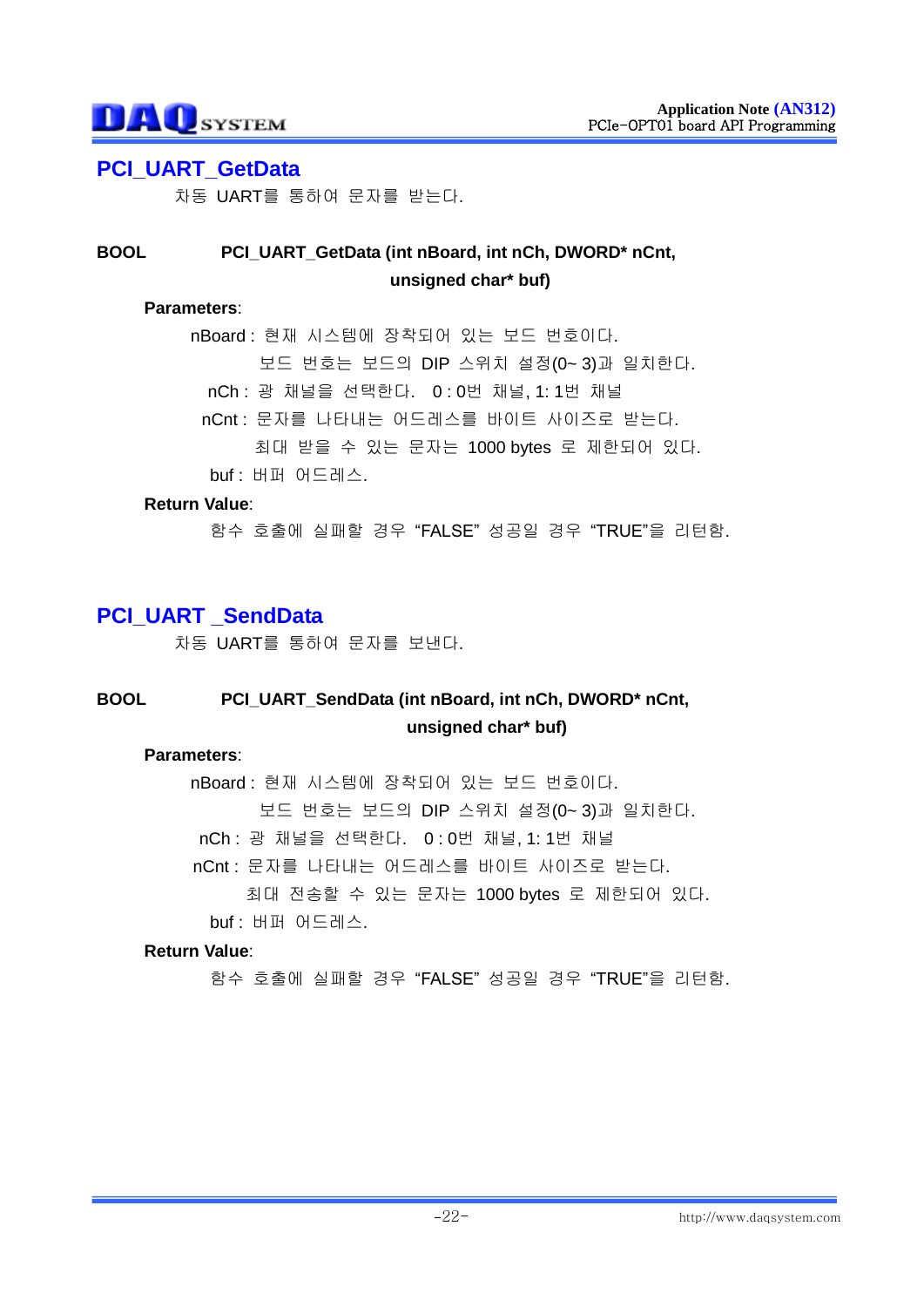# **PCI\_UART\_SetBaud**

UART Baud를 정한다.

# **BOOL PCI\_UART\_SetBaud (int nBoard, int nCh, DWORD nBaud)**

#### **Parameters**:

nBoard : 현재 시스템에 장착되어 있는 보드 번호이다. 보드 번호는 보드의 DIP 스위치 설정(0~ 3)과 일치한다. nCh : 광 채널을 선택한다. 0 : 0번 채널, 1: 1번 채널 nBaud : 0: 9600, 1: 19200, 2: 38400, 3:57600, 4:115200bps

#### **Return Value**: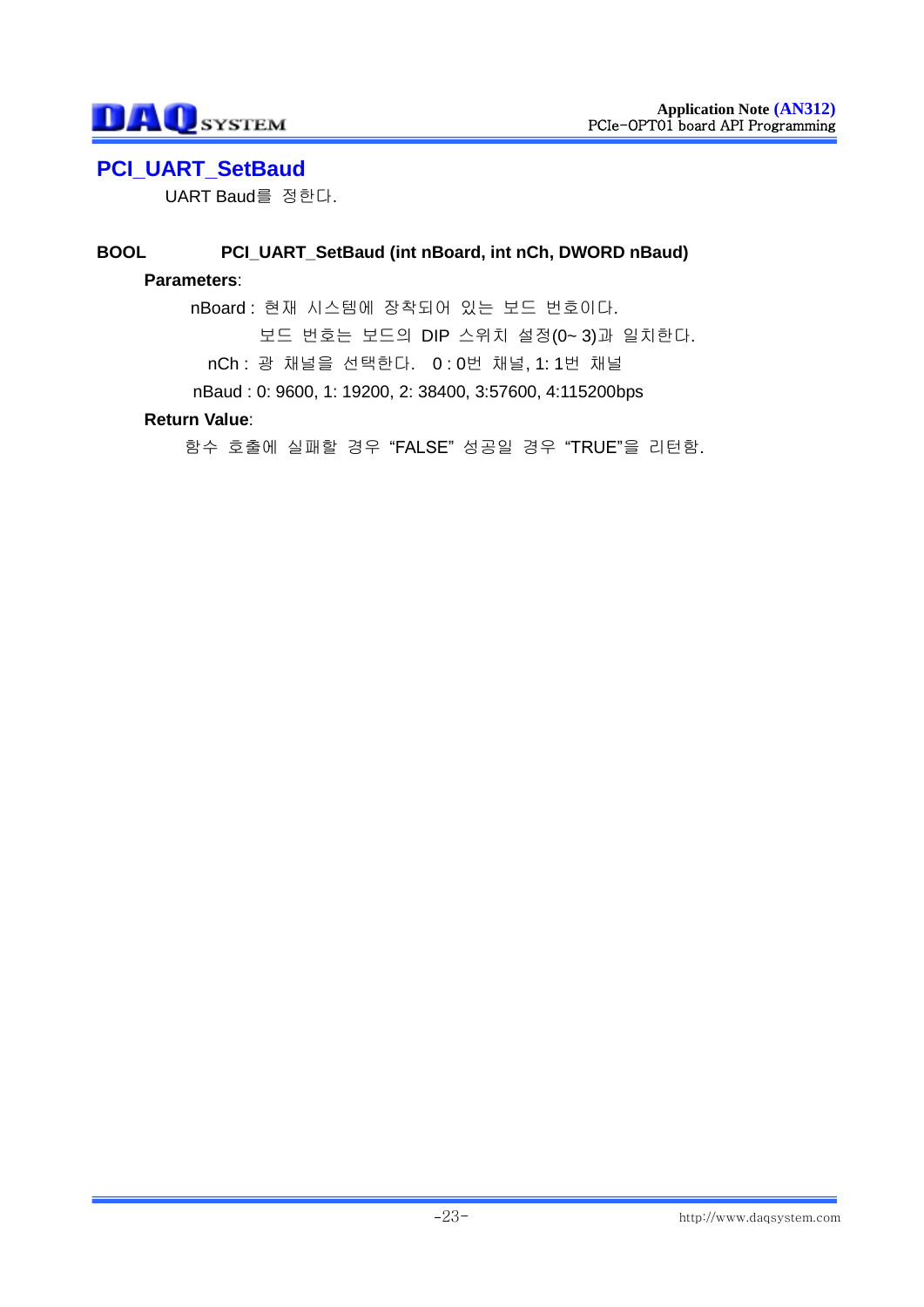

# **I2C API Functions**

| <b>Overview</b> |                                                                      |
|-----------------|----------------------------------------------------------------------|
| <b>BOOL</b>     | PCI_I2C_PWR_Init (int nBoard, int nCh, DWORD nKHz)                   |
| <b>BOOL</b>     | PCI_I2C_PWR_Read (int nBoard, int nCh, BYTE sIAddr, DWORD nCnt,      |
|                 | unsigned char* buf)                                                  |
| <b>BOOL</b>     | PCI_I2C_PWR_Write (int nBoard, B int nCh, YTE slAddr, DWORD nCnt,    |
|                 | unsigned char* buf)                                                  |
| <b>BOOL</b>     | PCI_I2C_PWR_Close (int nBoard, int nCh)                              |
| <b>BOOL</b>     | PCI_I2C_ADC_Init (int nBoard, int nCh, DWORD nKHz)                   |
| <b>BOOL</b>     | PCI_I2C_ADC_Read (int nBoard, int nCh, BYTE sIAddr, DWORD nCnt,      |
|                 | unsigned char* buf)                                                  |
| <b>BOOL</b>     | PCI_I2C_ADC_Write (int nBoard, int nCh, BYTE sIAddr, DWORD nCnt,     |
|                 | unsigned char* buf)                                                  |
| <b>BOOL</b>     | PCI_I2C_ADC_Close (int nBoard, int nCh)                              |
| <b>BOOL</b>     | PCI_I2C_OS_Init (int nBoard, int nCh, DWORD nKHz)                    |
| <b>BOOL</b>     | PCI_I2C_OS_Read (int nBoard, int nCh, BYTE slAddr, DWORD nCnt,       |
|                 | unsigned char* buf)                                                  |
| <b>BOOL</b>     | PCI_I2C_OS_Write (int nBoard, int nCh, BYTE sIAddr, DWORD nCnt,      |
|                 | unsigned char* buf)                                                  |
| <b>BOOL</b>     | PCI_I2C_OS_Closel (int nBoard, int nCh)                              |
| <b>BOOL</b>     | PCI_I2C_SYS_Reset (int nBoard, int nCh)                              |
| <b>BOOL</b>     | PCI_I2C_SYS_Set_Clock (int nBoard, int nCh, int nClock)              |
| <b>BOOL</b>     | PCI_I2C_SYS_Read (int nBoard, int nCh, BYTE sIAddr, DWORD nAddrLen,  |
|                 | DWORD nAddr, DWORD nCnt, unsigned char* buf)                         |
| <b>BOOL</b>     | PCI_I2C_SYS_Write (int nBoard, int nCh, BYTE sIAddr, DWORD nAddrLen, |
|                 | DWORD nAddr, DWORD nCnt, unsigned char* buf)                         |
| <b>BOOL</b>     | PCI_I2C_SYS_Read2 (int nBoard, int nCh, BYTE slAddr, DWORD           |
|                 | nAddrLen, unsigned char* Addrbuf, DWORD nCnt, unsigned char* buf)    |
| <b>BOOL</b>     | PCI_SEN_Reset (int nBoard, int nCh, BOOL bReset)                     |
| <b>BOOL</b>     | PCI_SEN_Enable (int nBoard, int nCh, BOOL bEnable)                   |
| <b>BOOL</b>     | PCI_SEN_Power (int nBoard, int nCh, BOOL bOn)                        |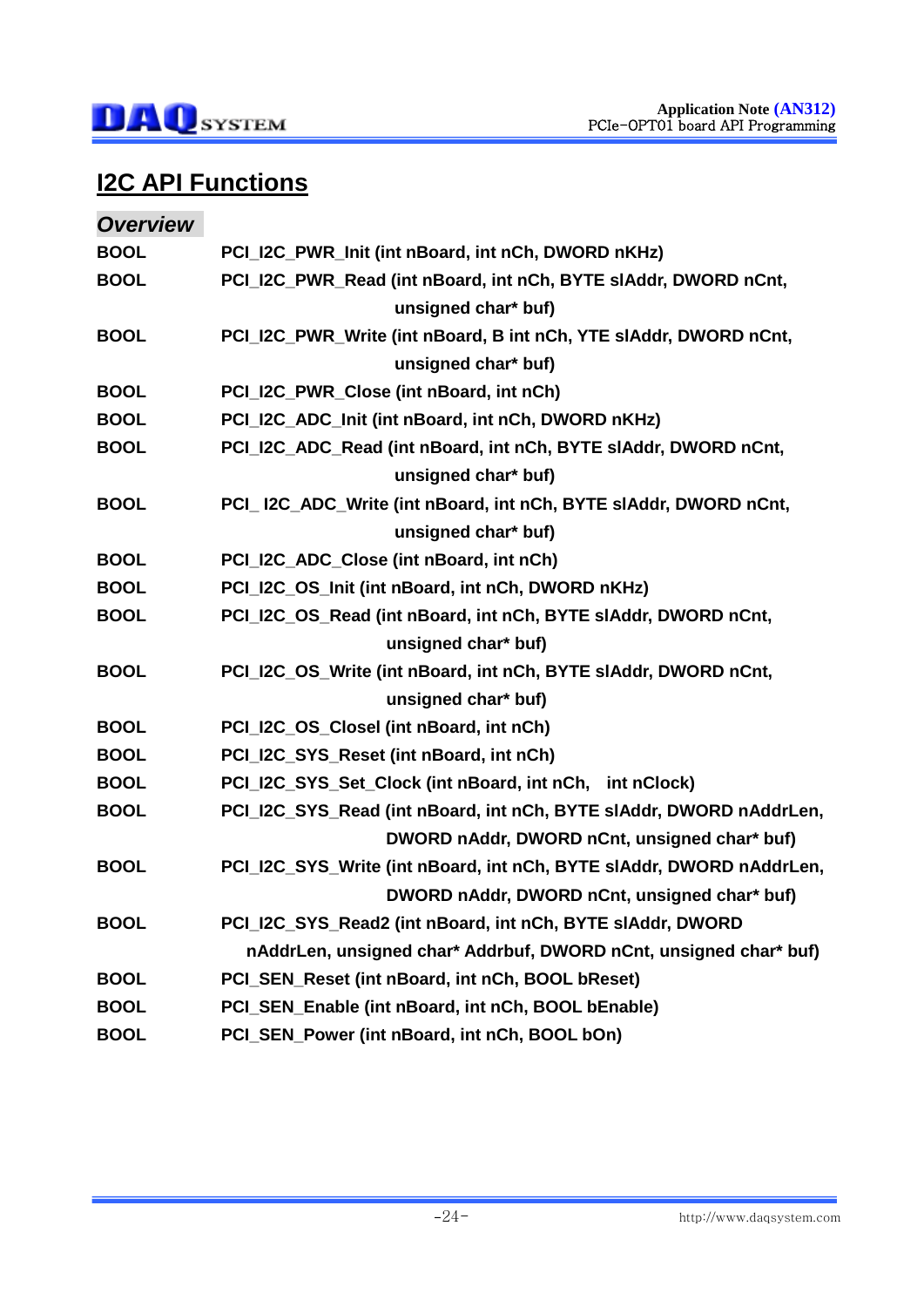# **PCI\_I2C\_PWR\_Init**

Power 모듈의 I2C 기능을 정해진 클럭 속도에 따라 초기화한다. 프로그램 기동 시 한 번 호출한다. 다른 I2C PWR 함수는 이 함수를 호출한 이후에 사용한다.

### **BOOL PCI\_I2C\_PWR\_Init (int nBoard, int nCh, DWORD nKHz)**

#### **Parameters**:

nBoard : 현재 시스템에 장착되어 있는 보드 번호를 알려준다. 보드 번호는 보드의 DIP 스위치를 이용하여 설정한다. nCh : 광 채널을 선택한다. 0 : 0번 채널, 1: 1번 채널

- nKHz : I2C 통신 속도(Clock 속도를 설정한다.)
	- 1: 100KHz, 2: 200KHz, 3: 300KHz, 4: 400KHz, Others: 100KHz

#### **Return Value**:

함수 호출에 실패할 경우 "FALSE" 성공일 경우 "TRUE"을 리턴함.

# **PCI\_I2C\_PWR\_Read**

I2C를 통하여 Power 모듈의 특정 어드레스 번지 값을 정해진 개수만큼 읽어 온다.

# **BOOL PCI\_I2C\_PWR\_Read (int nBoard, int nCh, BYTE slAddr, DWORD nCnt, unsigned char\* buf)**

#### **Parameters**:

nBoard : 현재 시스템에 장착되어 있는 보드 번호를 알려준다. 보드 번호는 보드의 DIP 스위치를 이용하여 설정한다.

nCh : 광 채널을 선택한다. 0 : 0번 채널, 1: 1번 채널

#### slAddr : Slave address

nCnt : 읽어 올 데이터의 바이트 개수.

buf : 읽어 올 데이터의 버퍼 포인터.

#### **Return Value**: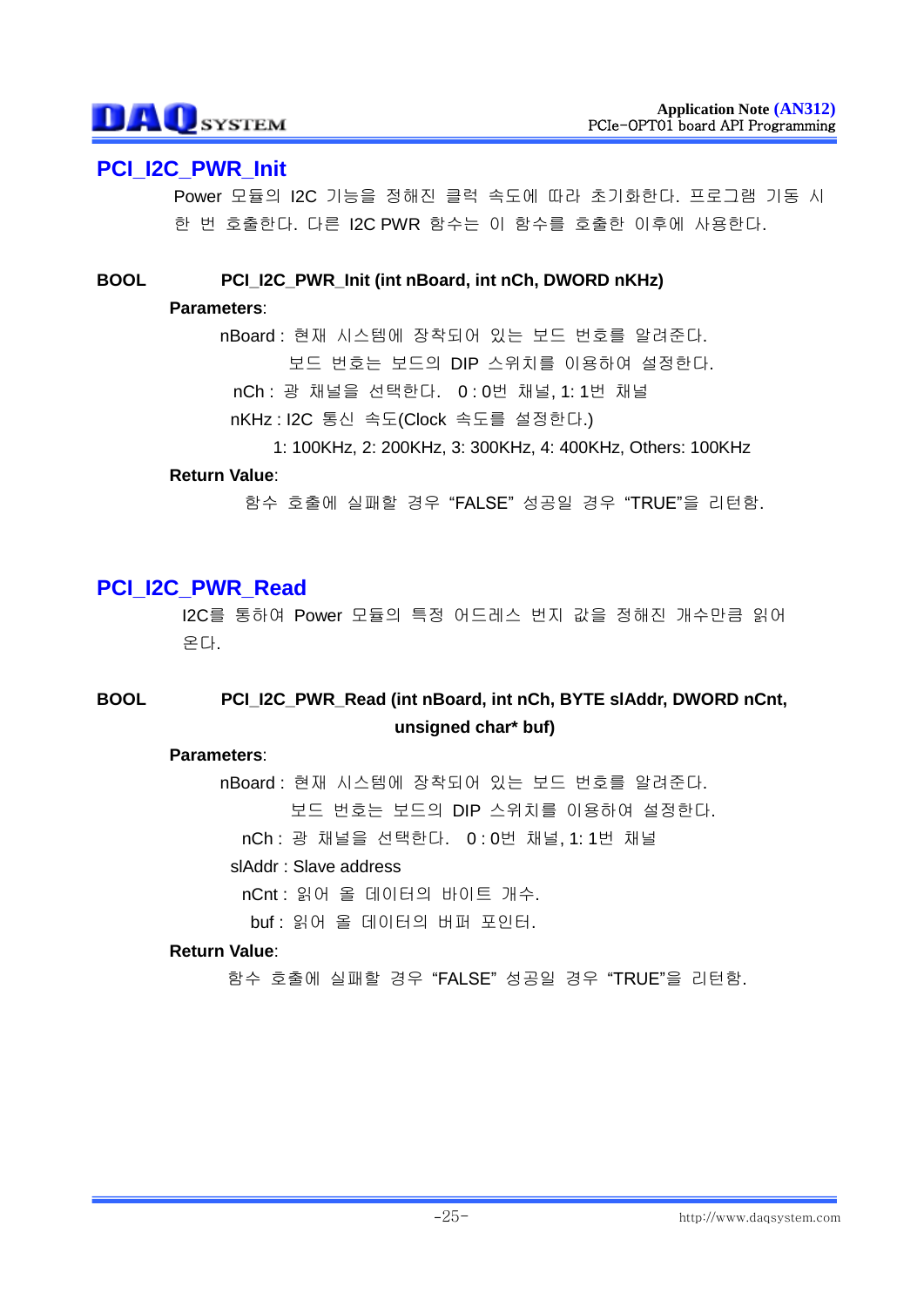# **PCI\_I2C\_PWR\_Write**

I2C를 통하여 Power 모듈의 특정 어드레스 번지 값을 정해준 개수만큼 기록 한다.

## **BOOL PCI\_I2C\_PWR\_Write (int nBoard, int nCh, BYTE slAddr, DWORD nCnt, unsigned char\* buf)**

#### **Parameters**:

nBoard : 현재 시스템에 장착되어 있는 보드 번호를 알려준다. 보드 번호는 보드의 DIP 스위치를 이용하여 설정한다.

nCh : 광 채널을 선택한다. 0 : 0번 채널, 1: 1번 채널

slAddr : Slave address

nCnt : 기록할 데이터의 바이트 개수.

buf : 기록할 데이터의 버퍼 포인터.

#### **Return Value**:

함수 호출에 실패할 경우 "FALSE" 성공일 경우 "TRUE"을 리턴함.

# **PCI\_I2C\_PWR\_Close**

I2C 기능 사용이 완전히 끝나고 리소스를 해제할 때 호출한다. 프로그램 종료 시 한번 호출하면 된다.

#### **BOOL PCI\_I2C\_PWR\_Close (int nBoard, int nCh)**

#### **Parameters**:

nBoard : 현재 시스템에 장착되어 있는 보드 번호를 알려준다. 보드 번호는 보드의 DIP 스위치를 이용하여 설정한다.

nCh : 광 채널을 선택한다. 0 : 0번 채널, 1: 1번 채널

#### **Return Value**: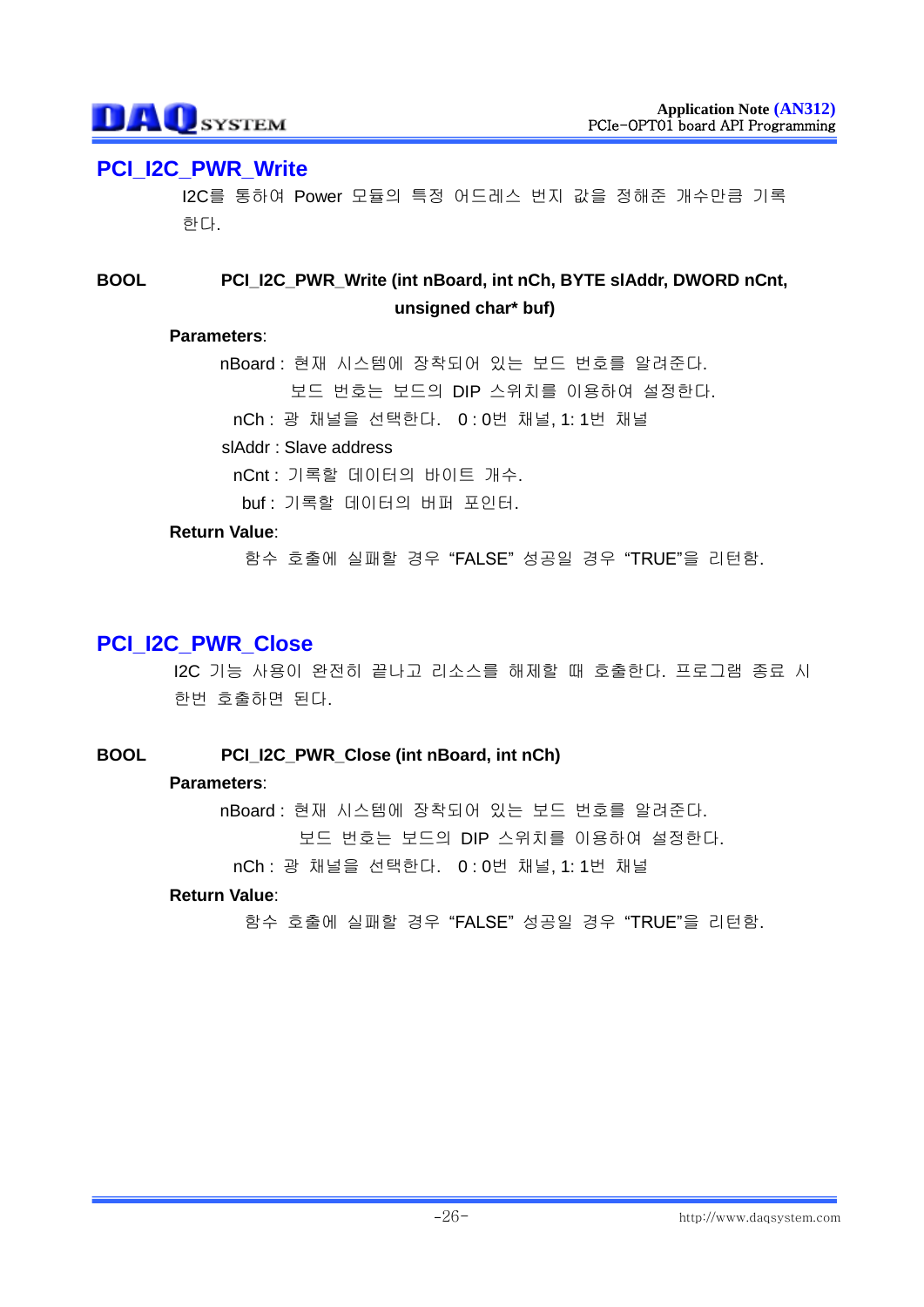# **PCI\_I2C\_ADC\_Init**

AD Converter 모듈의 I2C 기능을 정해진 클럭 속도에 따라 초기화한다. 프로그램 기동 시 한 번 호출한다. 다른 I2C ADC 함수는 이 함수를 호출한 이후에 사용한다.

**BOOL PCI\_I2C\_ADC\_Init (int nBoard, int nCh, DWORD nKHz)**

#### **Parameters**:

nBoard : 현재 시스템에 장착되어 있는 보드 번호를 알려준다. 보드 번호는 보드의 DIP 스위치를 이용하여 설정한다. nCh : 광 채널을 선택한다. 0 : 0번 채널, 1: 1번 채널

nKHz : 1: 100KHz, 2: 200KHz, 3: 300KHz, 4: 400KHz, Others: 100KHz

### **Return Value**:

함수 호출에 실패할 경우 "FALSE" 성공일 경우 "TRUE"을 리턴함.

# **PCI\_I2C\_ADC\_Read**

I2C를 통하여 AD Converter 모듈의 특정 어드레스 번지 값을 정해진 개수만큼 읽어 온다.

# **BOOL PCI\_I2C\_ADC\_Read (int nBoard, int nCh, BYTE slAddr, DWORD nCnt, unsigned char\* buf)**

#### **Parameters**:

nBoard : 현재 시스템에 장착되어 있는 보드 번호를 알려준다. 보드 번호는 보드의 DIP 스위치를 이용하여 설정한다.

nCh : 광 채널을 선택한다. 0 : 0번 채널, 1: 1번 채널

#### slAddr : Slave address

nCnt : 읽어 올 데이터의 바이트 개수.

buf : 읽어 올 데이터의 버퍼 포인터.

#### **Return Value**: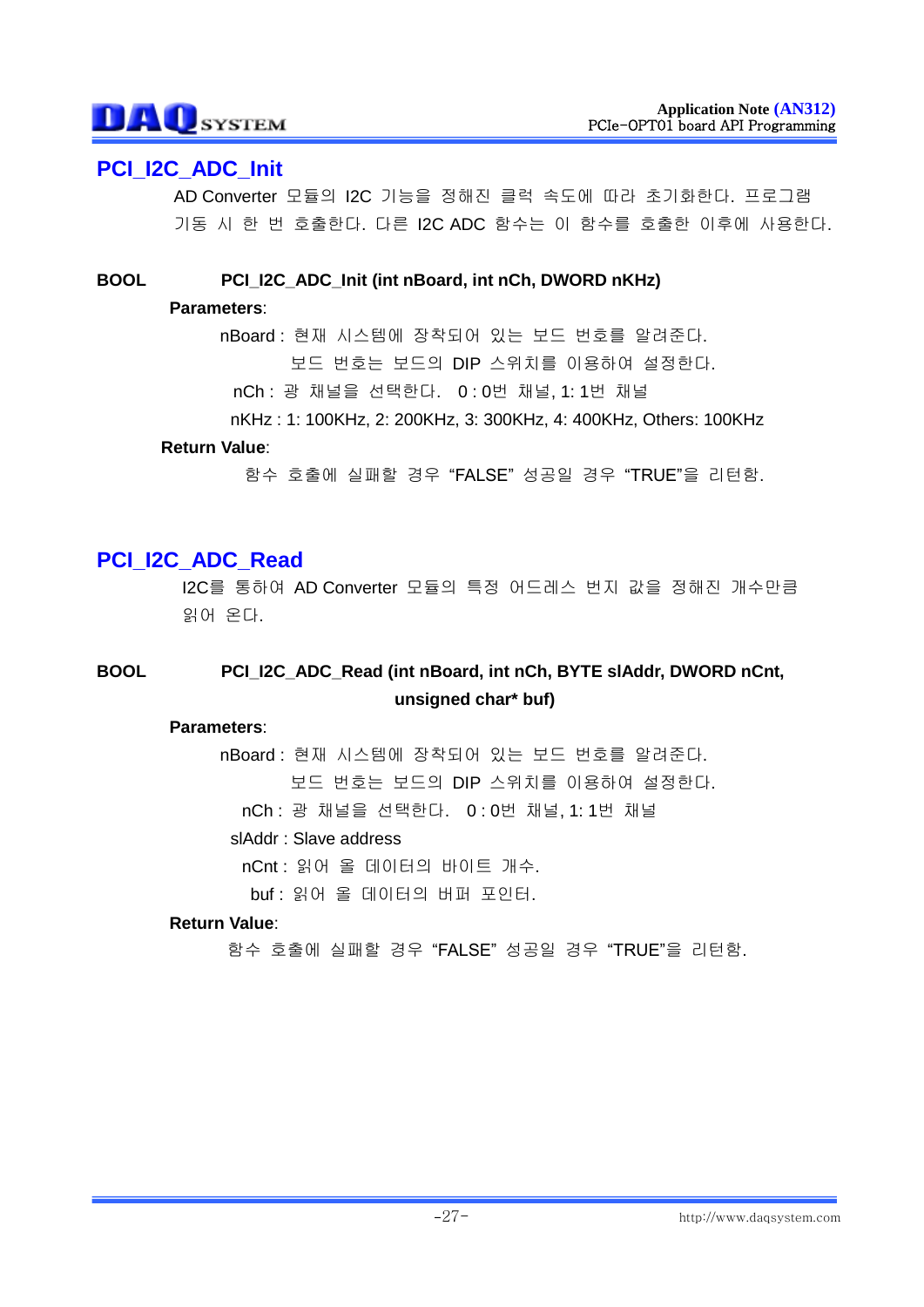# **PCI\_I2C\_ADC\_Write**

I2C를 통하여 AD Converter 모듈의 특정 어드레스 번지 값을 정해준 개수만큼 기록 한다.

## **BOOL PCI\_I2C\_ADC\_Write (int nBoard, int nCh, BYTE slAddr, DWORD nCnt, unsigned char\* buf)**

#### **Parameters**:

nBoard : 현재 시스템에 장착되어 있는 보드 번호를 알려준다. 보드 번호는 보드의 DIP 스위치를 이용하여 설정한다.

nCh : 광 채널을 선택한다. 0 : 0번 채널, 1: 1번 채널

#### slAddr : Slave address

nCnt : 기록할 데이터의 바이트 개수.

buf : 기록할 데이터의 버퍼 포인터.

#### **Return Value**:

함수 호출에 실패할 경우 "FALSE" 성공일 경우 "TRUE"을 리턴함.

# **PCI\_I2C\_ADC\_Close**

I2C 기능 사용이 완전히 끝나고 리소스를 해제할 때 호출한다. 프로그램 종료 시 한번 호출하면 된다.

### **BOOL PCI\_I2C\_ADC\_Close (int nBoard, int nCh)**

#### **Parameters**:

nBoard : 현재 시스템에 장착되어 있는 보드 번호를 알려준다. 보드 번호는 보드의 DIP 스위치를 이용하여 설정한다.

nCh : 광 채널을 선택한다. 0 : 0번 채널, 1: 1번 채널

#### **Return Value**: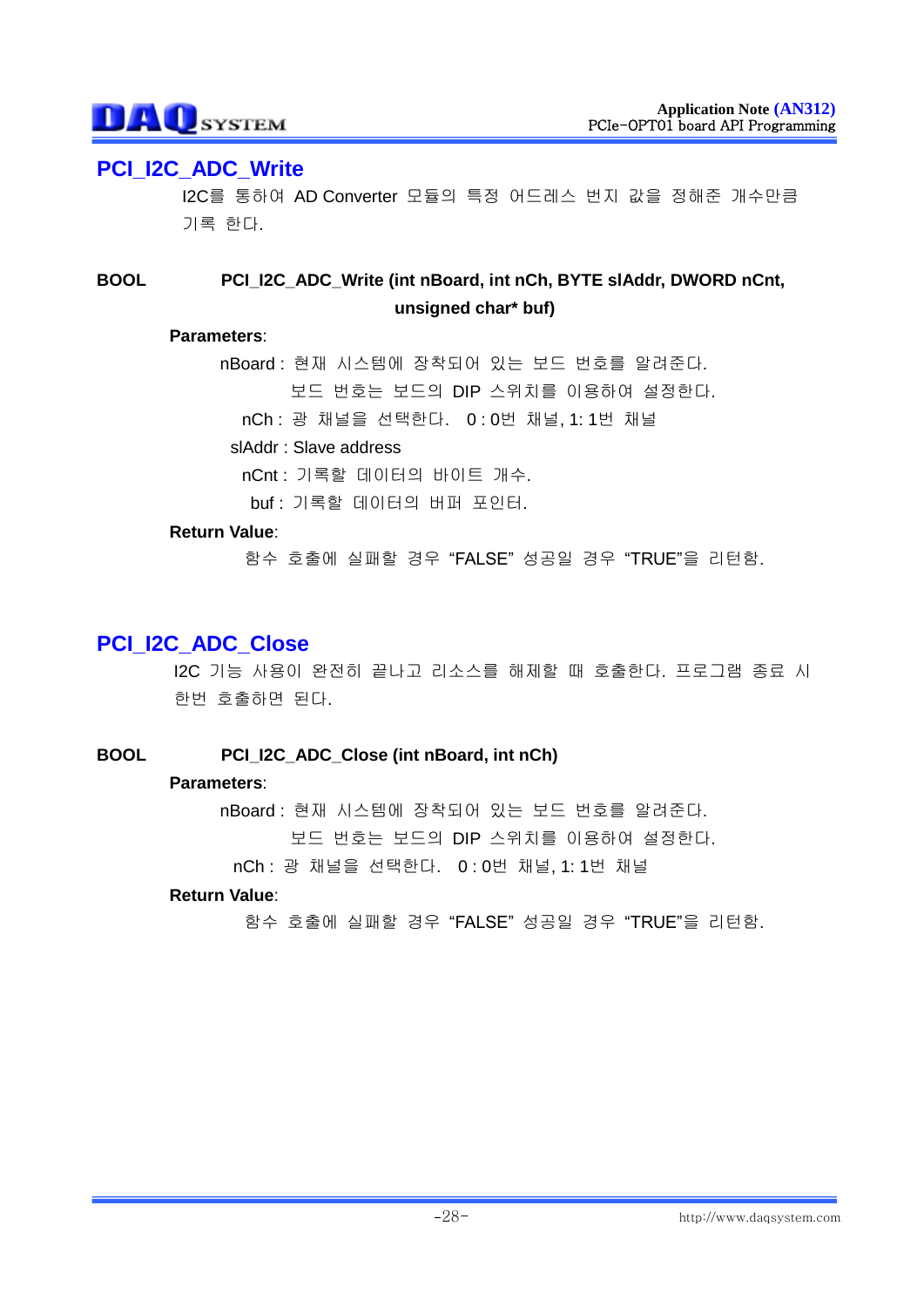# **PCI\_I2C\_OS\_Init**

Open/Short 모듈의 I2C 기능을 정해진 클럭 속도에 따라 초기화한다. 프로그램 기동 시 한 번 호출한다. 다른 I2C OS 함수는 이 함수를 호출한 이후에 사용한다.

**BOOL PCI\_I2C\_OS\_Init (int nBoard, int nCh, DWORD nKHz)**

#### **Parameters**:

nBoard : 현재 시스템에 장착되어 있는 보드 번호를 알려준다. 보드 번호는 보드의 DIP 스위치를 이용하여 설정한다.

- nCh : 광 채널을 선택한다. 0 : 0번 채널, 1: 1번 채널
- nKHz : I2C 통신 속도(Clock 속도를 설정한다.)
	- 1: 100KHz, 2: 200KHz, 3: 300KHz, 4: 400KHz, Others: 100KHz

#### **Return Value**:

함수 호출에 실패할 경우 "FALSE" 성공일 경우 "TRUE"을 리턴함.

# **PCI\_I2C\_OS\_Read**

I2C를 통하여 Open/Short 모듈의 특정 어드레스 번지 값을 정해진 개수만큼 읽어 온다.

# **BOOL PCI\_I2C\_OS\_Read (int nBoard, int nCh, BYTE slAddr, DWORD nCnt, unsigned char\* buf)**

#### **Parameters**:

nBoard : 현재 시스템에 장착되어 있는 보드 번호를 알려준다. 보드 번호는 보드의 DIP 스위치를 이용하여 설정한다.

nCh : 광 채널을 선택한다. 0 : 0번 채널, 1: 1번 채널

#### slAddr : Slave address

nCnt : 읽어 올 데이터의 바이트 개수.

buf : 읽어 올 데이터의 버퍼 포인터.

#### **Return Value**: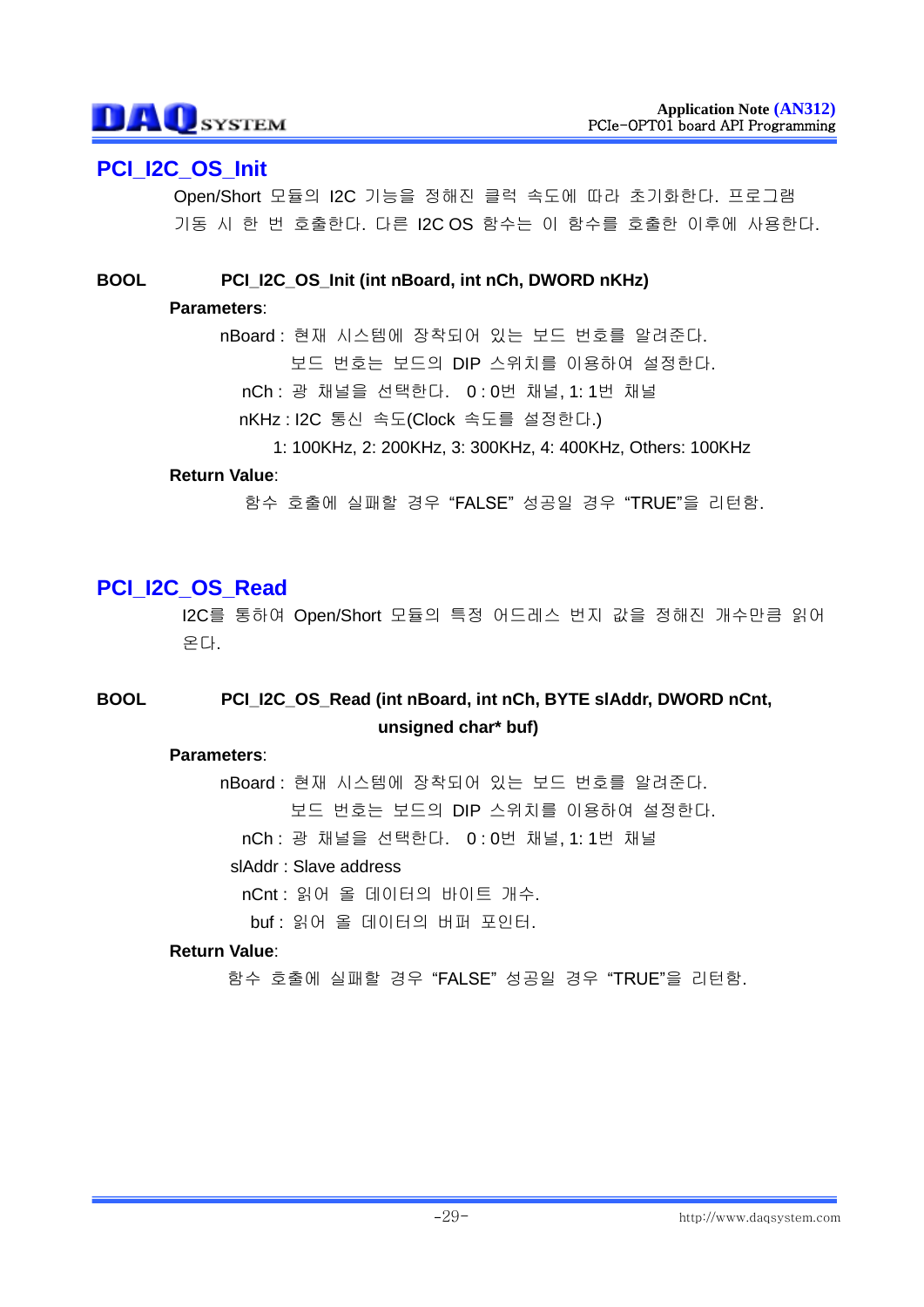# **PCI\_I2C\_OS\_Write**

I2C를 통하여 Open/Short 모듈의 특정 어드레스 번지 값을 정해준 개수만큼 기록 한다.

## **BOOL PCI\_I2C\_OS\_Write (int nBoard, int nCh, BYTE slAddr, DWORD nCnt, unsigned char\* buf)**

#### **Parameters**:

nBoard : 현재 시스템에 장착되어 있는 보드 번호를 알려준다. 보드 번호는 보드의 DIP 스위치를 이용하여 설정한다.

nCh : 광 채널을 선택한다. 0 : 0번 채널, 1: 1번 채널

#### slAddr : Slave address

nCnt : 기록할 데이터의 바이트 개수.

buf : 기록할 데이터의 버퍼 포인터.

#### **Return Value**:

함수 호출에 실패할 경우 "FALSE" 성공일 경우 "TRUE"을 리턴함.

# **PCI\_I2C\_OS\_Close**

I2C 기능 사용이 완전히 끝나고 리소스를 해제할 때 호출한다. 프로그램 종료 시 한번 호출하면 된다.

### **BOOL PCI\_I2C\_OS\_Close (int nBoard, int nCh,)**

#### **Parameters**:

nBoard : 현재 시스템에 장착되어 있는 보드 번호를 알려준다. 보드 번호는 보드의 DIP 스위치를 이용하여 설정한다.

nCh : 광 채널을 선택한다. 0 : 0번 채널, 1: 1번 채널

#### **Return Value**: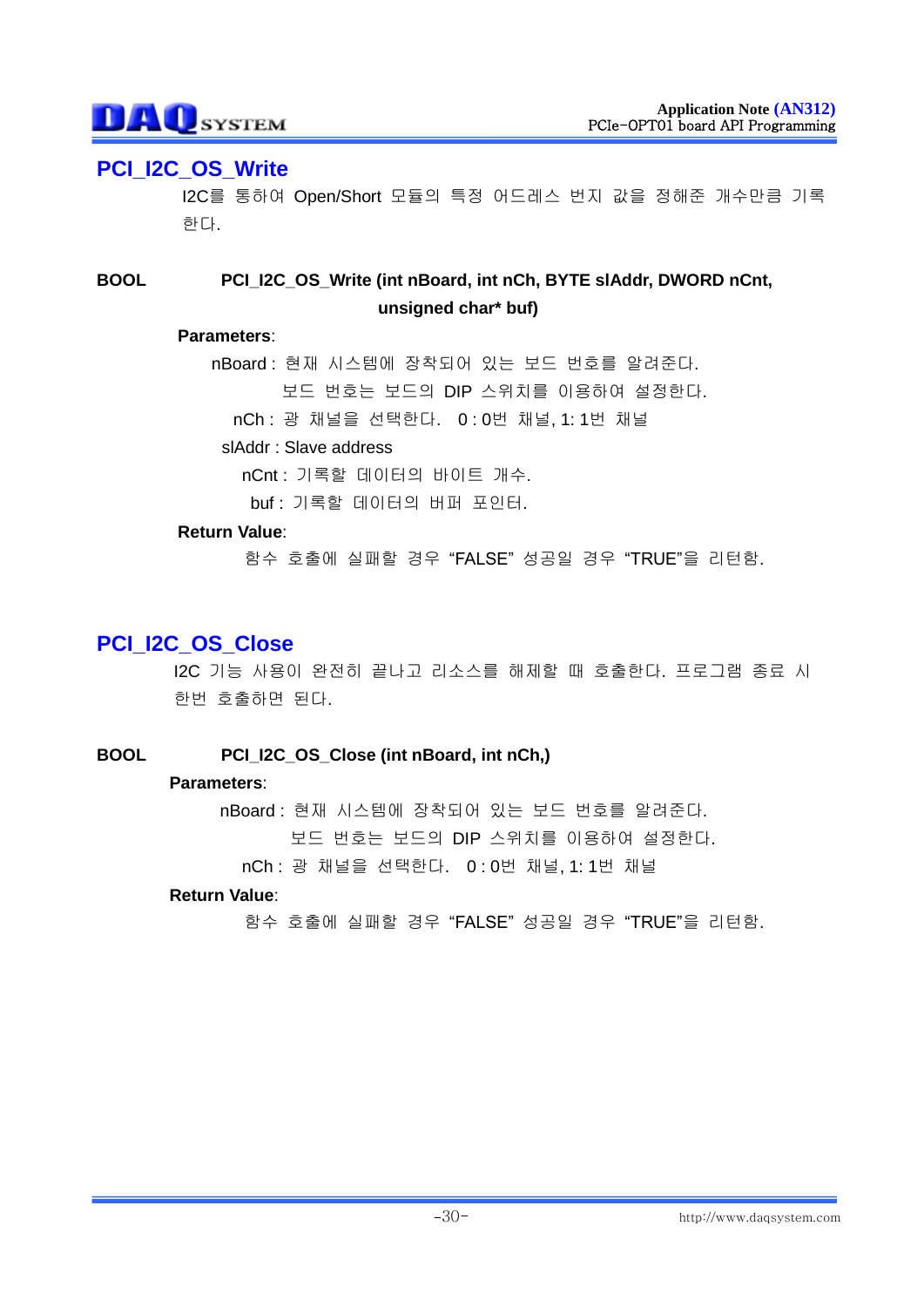## **PCI\_I2C\_SYS\_Reset**

시스템 모듈의 I2C system의 자원을 초기화 한다.

#### **BOOL PCI\_I2C\_SYS\_Reset (int nBoard, int nCh)**

#### **Parameters**:

nBoard : 현재 시스템에 장착되어 있는 보드 번호를 알려준다.

보드 번호는 보드의 DIP 스위치를 이용하여 설정한다.

nCh : 광 채널을 선택한다. 0 : 0번 채널, 1: 1번 채널

#### **Return Value**:

함수 호출에 실패할 경우 "FALSE" 성공일 경우 "TRUE"을 리턴함.

# **PCI\_I2C\_SYS\_Set\_Clock**

시스템 모듈의 I2C system의 baud rate을 설정한다.

#### **BOOL PCI\_I2C\_SYS\_Set\_Clcok (int nBoard, int nCh, int nClock)**

#### **Parameters**:

nBoard : 현재 시스템에 장착되어 있는 보드 번호를 알려준다. 보드 번호는 보드의 DIP 스위치를 이용하여 설정한다.

nCh : 광 채널을 선택한다. 0 : 0번 채널, 1: 1번 채널

nClock : 100KHz, 200KHz, 300KHz (default :100000)

#### **Return Value**: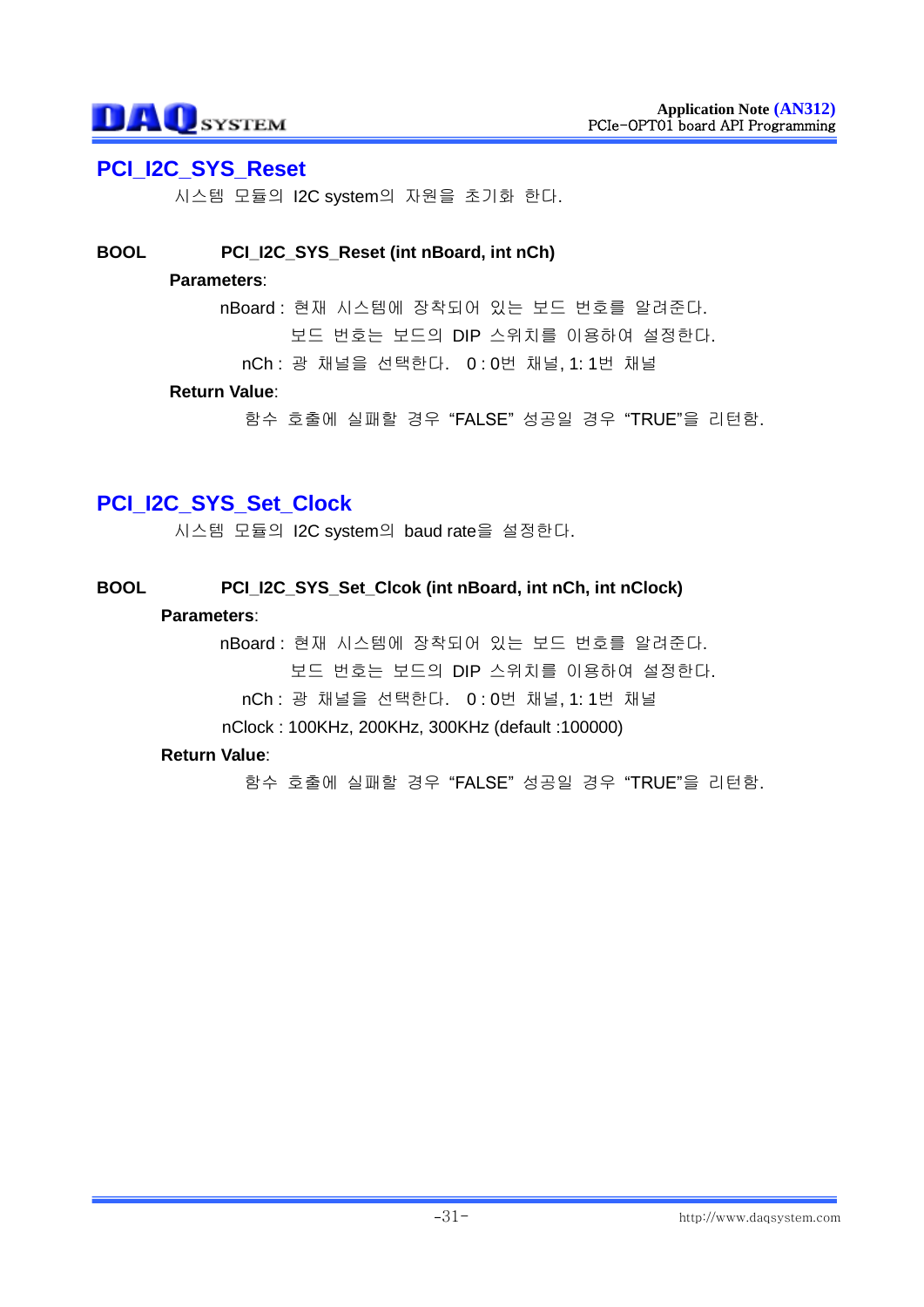# **PCI\_I2C\_SYS\_Read**

시스템 모듈의 I2C를 통하여 특정 어드레스 번지 값을 정해진 개수만큼 읽어 온다.

## **BOOL PCI\_I2C\_SYS\_Read (int nBoard, int nCh, BYTE slAddr, DWORD nAddrLen, DWORD nAddr, DWORD nCnt, unsigned char\* buf)**

#### **Parameters**:

nBoard : 현재 시스템에 장착되어 있는 보드 번호를 알려준다. 보드 번호는 보드의 DIP 스위치를 이용하여 설정한다. nCh : 광 채널을 선택한다. 0 : 0번 채널, 1: 1번 채널

slAddr : I2C address

#### nAddrLen : Address Lengh

nAddr : Register Address

nCnt : 읽어 올 데이터의 바이트 개수.

buf : 읽어 올 데이터의 버퍼 포인터.

#### **Return Value**:

함수 호출에 실패할 경우 "FALSE" 성공일 경우 "TRUE"을 리턴함.

# **PCI\_I2C\_SYS\_Write**

시스템 모듈의 I2C를 통하여 특정 어드레스 번지 값을 정해진 개수만큼 읽어 온다.

### **BOOL PCI\_I2C\_SYS\_Write (int nBoard, int nCh, BYTE slAddr, DWORD nAddrLen, DWORD nAddr, DWORD nCnt, unsigned char\* buf)**

#### **Parameters**:

nBoard : 현재 시스템에 장착되어 있는 보드 번호를 알려준다.

보드 번호는 보드의 DIP 스위치를 이용하여 설정한다.

nCh : 광 채널을 선택한다. 0 : 0번 채널, 1: 1번 채널

#### slAddr : I2C address

#### nAddrLen : Address Lengh

#### nAddr : Register Address

nCnt : 기록할 데이터의 바이트 개수.

buf : 기록할 데이터의 버퍼 포인터.

**Return Value**: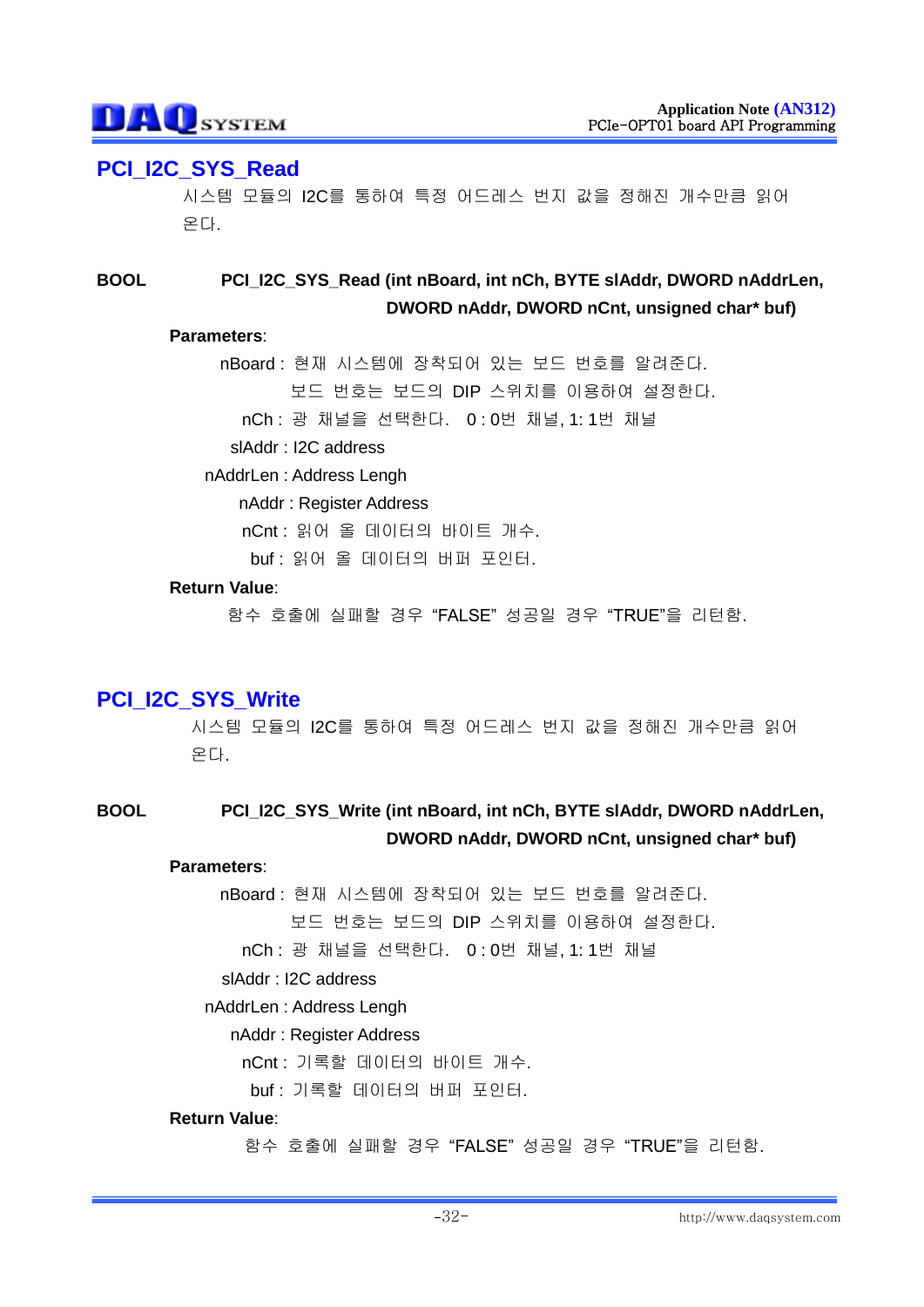# **PCI\_I2C\_SYS\_Read2**

I2C를 통하여 데이터를 받는다. Repeated start 가능

## **BOOL PCI\_I2C\_SYS\_Read (int nBoard, int nCh, BYTE slAddr, DWORD nAddrLen, DWORD nAddr, DWORD nCnt, unsigned char\* buf)**

#### **Parameters**:

nBoard : 현재 시스템에 장착되어 있는 보드 번호를 알려준다. 보드 번호는 보드의 DIP 스위치를 이용하여 설정한다.

nCh : 광 채널을 선택한다. 0 : 0번 채널, 1: 1번 채널

slAddr : I2C address

#### nAddrLen : Address Lengh

nAddr : Register Address

nCnt : 읽어 올 데이터의 바이트 개수.

buf : 읽어 올 데이터의 버퍼 포인터.

#### **Return Value**:

함수 호출에 실패할 경우 "FALSE" 성공일 경우 "TRUE"을 리턴함.

# **PCI\_SEN\_Reset**

센서를 초기화한다.

### **BOOL PCI\_SEN\_Reset (int nBoard, int nCh, BOOL bReset)**

#### **Parameters**:

nBoard : 현재 시스템에 장착되어 있는 보드 번호를 알려준다. 보드 번호는 보드의 DIP 스위치를 이용하여 설정한다. nCh : 광 채널을 선택한다. 0 : 0번 채널, 1: 1번 채널 bReset : "0" 이면 Disable

#### "1" 이면 Enable

#### **Return Value**: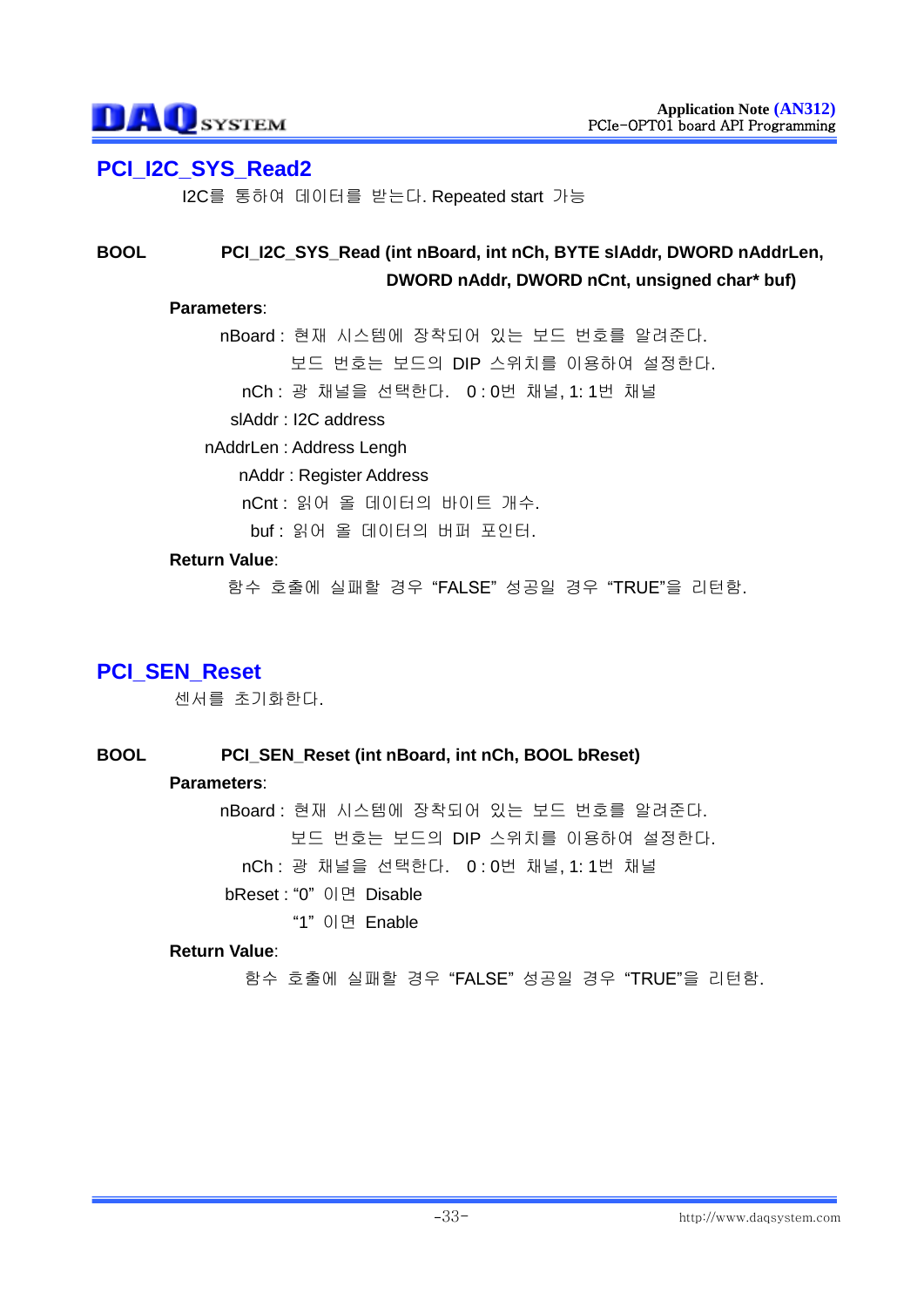# **DAO**SYSTEM

## **PCI\_SEN\_Enable**

센서 동작을 enable 시킨다.

#### **BOOL PCI\_SEN\_Enable (int nBoard, int nCh, BOOL bEnable)**

#### **Parameters**:

nBoard : 현재 시스템에 장착되어 있는 보드 번호를 알려준다. 보드 번호는 보드의 DIP 스위치를 이용하여 설정한다. nCh : 광 채널을 선택한다. 0 : 0번 채널, 1: 1번 채널 bEnable : "0" 이면 Disable

"1" 이면 Enable

#### **Return Value**:

함수 호출에 실패할 경우 "FALSE" 성공일 경우 "TRUE"을 리턴함.

# **PCI\_SEN\_Power**

5V 전원을 On/Off 시킨다.

#### **BOOL PCI\_SEN\_Power (int nBoard, int nCh, BOOL bOn)**

#### **Parameters**:

nBoard : 현재 시스템에 장착되어 있는 보드 번호를 알려준다. 보드 번호는 보드의 DIP 스위치를 이용하여 설정한다. nCh : 광 채널을 선택한다. 0 : 0번 채널, 1: 1번 채널 addr : "0" 이면 +5V Power Off "1" 이면 +5V Power On

#### **Return Value**: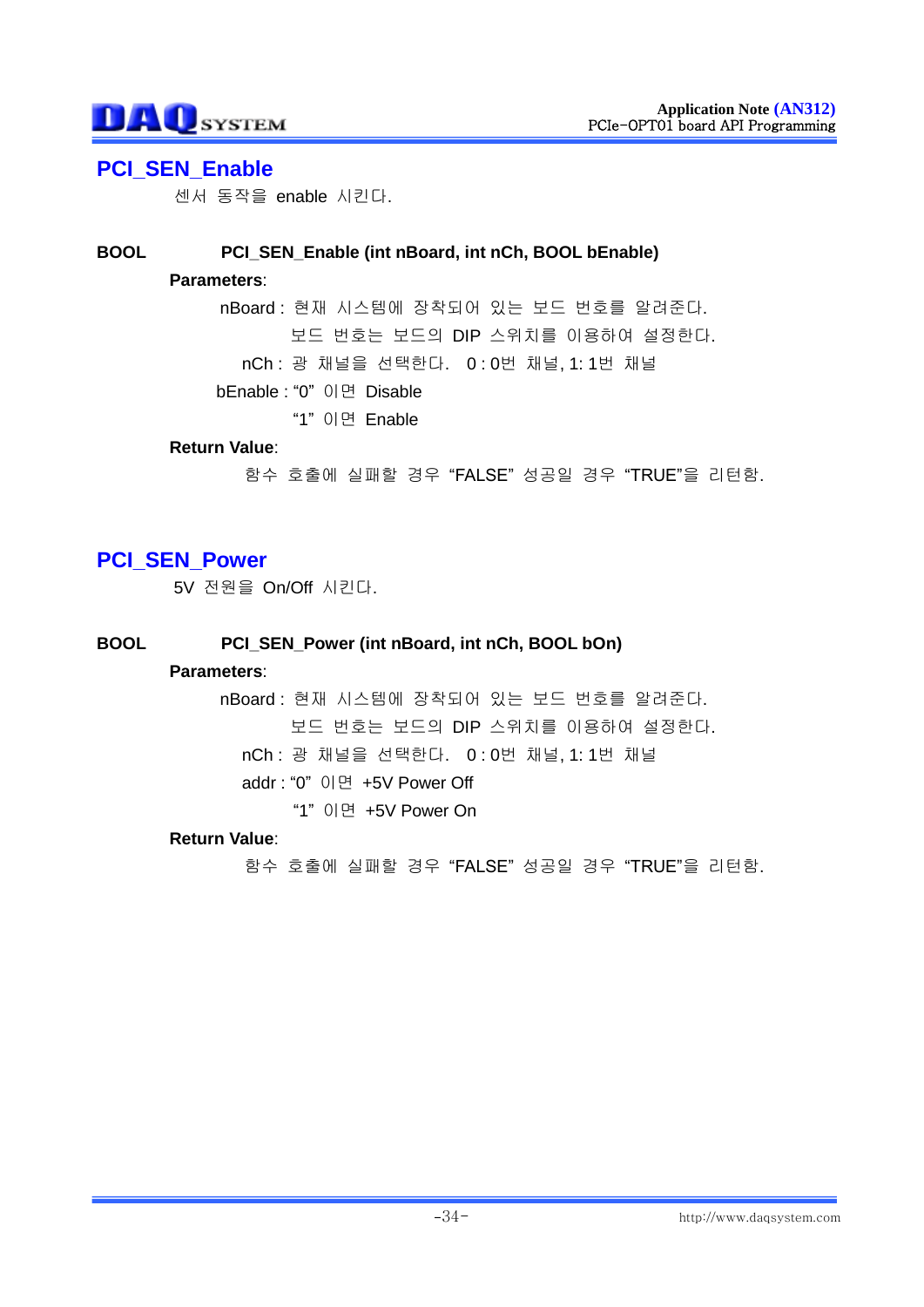# **Power Control API Functions**

### *Overview*

| <b>BOOL</b> | PCI_PWR_IO_Voltage (int nBoard, int nCh, float fVoltage) |
|-------------|----------------------------------------------------------|
| <b>BOOL</b> | PCI PWR IO On (int nBoard, int nCh)                      |
| <b>BOOL</b> | PCI PWR IO Off (int nBoard, int nCh)                     |
| <b>BOOL</b> | PCI_I2C_SEN_On (int nBoard, int nCh)                     |
| <b>BOOL</b> | PCI_I2C_SEN_Off (int nBoard, int nCh)                    |

# **PCI\_PWR\_IO\_Voltage**

센서의 전압 값을 SendUserMsg 함수에 실어 보낸다. (최소값은 1.25V).

#### **BOOL PCI\_PWR\_IO\_Voltage (int nBoard, int nCh, float fVoltage)**

#### **Parameters**:

nBoard : 현재 시스템에 장착되어 있는 보드 번호를 알려준다. 보드 번호는 보드의 DIP 스위치를 이용하여 설정한다. nCh : 광 채널을 선택한다. 0 : 0번 채널, 1: 1번 채널 fVoltage : 전압 값.

#### **Return Value**:

함수 호출에 실패할 경우 "FALSE" 성공일 경우 "TRUE"을 리턴함.

# **PCI\_PWR\_IO\_On**

센서의 IO 전원을 enable 시킨다.

### **BOOL PCI\_PWR\_IO\_On (int nBoard, int nCh)**

#### **Parameters**:

nBoard : 현재 시스템에 장착되어 있는 보드 번호를 알려준다.

보드 번호는 보드의 DIP 스위치를 이용하여 설정한다.

nCh : 광 채널을 선택한다. 0 : 0번 채널, 1: 1번 채널

#### **Return Value**: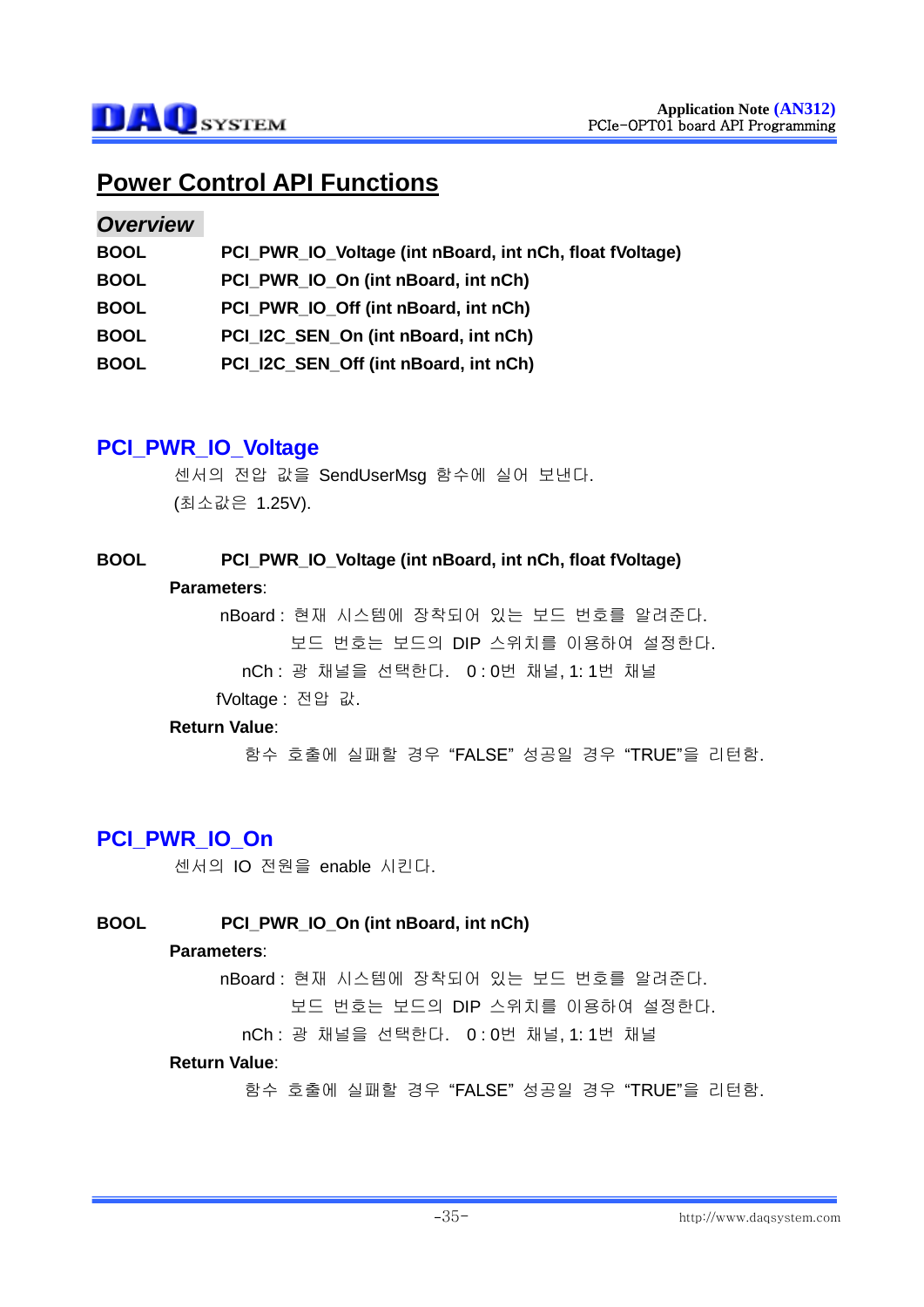# **PCI\_PWR\_IO\_Off**

센서의 IO 전원을 disable 시킨다.

### **BOOL PCI\_PWR\_IO\_Off (int nBoard, int nCh)**

#### **Parameters**:

nBoard : 현재 시스템에 장착되어 있는 보드 번호를 알려준다. 보드 번호는 보드의 DIP 스위치를 이용하여 설정한다.

nCh : 광 채널을 선택한다. 0 : 0번 채널, 1: 1번 채널

#### **Return Value**:

함수 호출에 실패할 경우 "FALSE" 성공일 경우 "TRUE"을 리턴함.

# **PCI\_I2C\_SEN\_On**

센서의 I2C를 enable 시킨다.

### **BOOL PCI\_I2C\_SEN\_On (int nBoard, int nCh)**

#### **Parameters**:

nBoard : 현재 시스템에 장착되어 있는 보드 번호를 알려준다. 보드 번호는 보드의 DIP 스위치를 이용하여 설정한다.

nCh : 광 채널을 선택한다. 0 : 0번 채널, 1: 1번 채널

#### **Return Value**:

함수 호출에 실패할 경우 "FALSE" 성공일 경우 "TRUE"을 리턴함.

# PCI I2C SEN Off

센서의 I2C를 disable 시킨다.

### **BOOL PCI\_I2C\_SEN\_Off (int nBoard, int nCh)**

#### **Parameters**:

nBoard : 현재 시스템에 장착되어 있는 보드 번호를 알려준다.

보드 번호는 보드의 DIP 스위치를 이용하여 설정한다.

nCh : 광 채널을 선택한다. 0 : 0번 채널, 1: 1번 채널

#### **Return Value**: